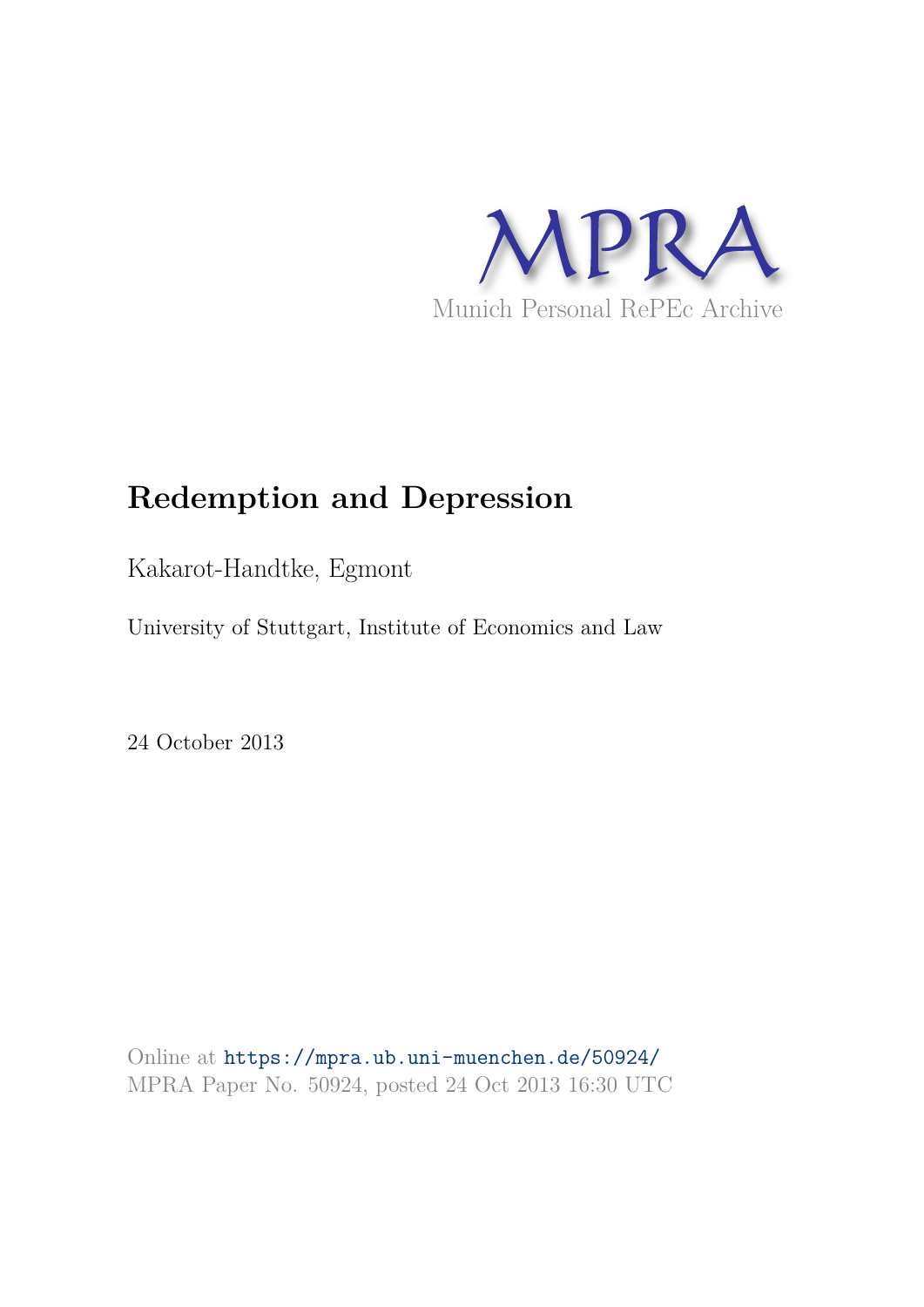## Redemption and Depression

Egmont Kakarot-Handtke\*

#### Abstract

According to prevailing methodological criteria, standard economics is definitively refuted. Joan Robinson's wake-up call "Scrap the lot and start again" has therefore lost nothing of its original freshness and urgency. Yet, how can the restart succeed? This inquiry builds on structural axioms. First, conceptual consistency is assured and the confusion about profit and income is dissolved. The question of interest is then how a recession or depression develops as the result of the normal functioning of the monetary economy. This involves the identification of positive feedback. A very effective mechanism consists of the circular interaction of profit and distributed profit.

JEL B59, E32, E50

Keywords new framework of concepts; structure-centric; axiom set; randomness; market clearing; budget balancing; consumption economy; investment economy; credit expansion

<sup>\*</sup>Affiliation: University of Stuttgart, Institute of Economics and Law, Keplerstrasse 17, 70174 Stuttgart, Germany. Correspondence address: AXEC, Egmont Kakarot-Handtke, Hohenzollernstraße 11, 80801 München, Germany, e-mail: handtke@axec.de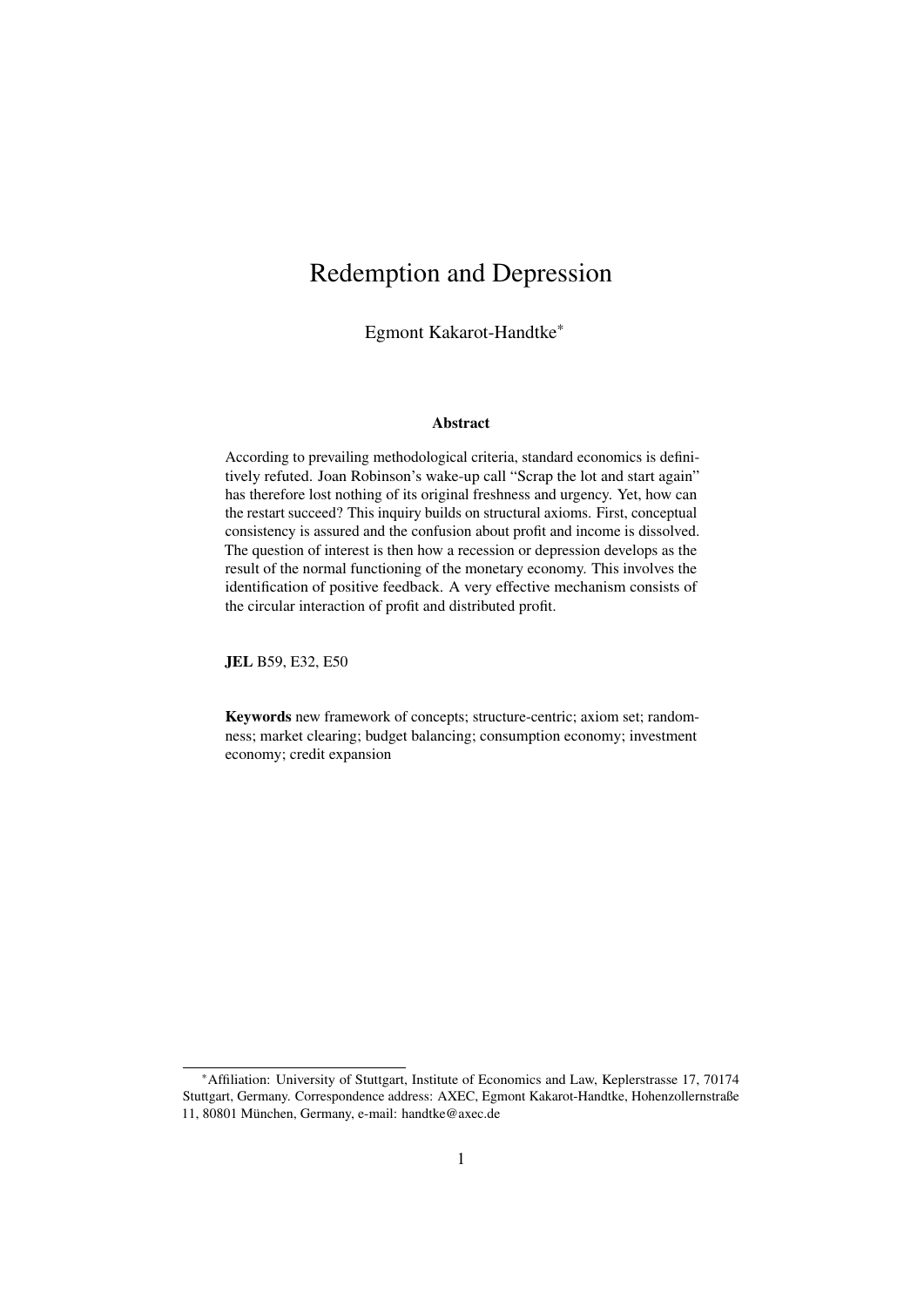#### 1 "Scrap the lot ...

Whatever knowledge we possess is either knowledge of particular facts or scientific knowledge. (Russel, 1961, p. 620)

It is a fact that economics has accumulated in the course of time a lot of knowledge of particular facts. Because of historical specificity most of it has become obsolete and useless for the understanding of how the actual economy works. It is quite another question whether theoretical economics has accumulated much scientific knowledge. There is a dearth of positive examples. General equilibrium theory does not qualify. Neither does an empirical economics that focuses with a modicum of theory on apparently commonsensical particular facts. Scientific knowledge about the working of the economy we happen to live in is marginal.

Standard economics rests on behavioral assumptions that are formally expressed as axioms (Debreu, 1959; Arrow and Hahn, 1991). This approach has collapsed under the weight of material and conceptual inconsistencies (Ackerman and Nadal, 2004).

Conceptual rigor therefore demands, first, to discard the subjective-behavioral axioms and to take objective-structural axioms as the formal point of departure, and second, to clarify the ill-understood interrelations of the fundamental concepts income and profit.

The present paper looks for positive feedback in the elementary interactions of the monetary economy. This is the precondition for the explanation of recession or depression which are phenomena in their own right that cannot be understood as deviations from an imaginary optimal state.

First, Section 2 provides the new formal foundations with the set of three structural axioms. These represent the pure consumption economy as the most elementary economic configuration. In Section 3 overall and individual profit is defined and contrasted with income. This resolves some popular misunderstandings. Section 4 abandons determinism and specifies the properties of the pure random consumption economy. In Section 5 money, credit and the real stock of products make their appearance. With all necessary elements in their proper places it is then possible, in Section 6, to simulate stochastic market clearing and budget balancing in the evolving economy. In Section 7 the crucial positive feedback between profit and distributed profit is identified and formally defined. This renders general equilibrium obsolete and explains how the interaction of saving/dissaving and full or partial profit distribution produces boom or bust depending on the configuration of critical parameters. In Section 8 investment is taken into the picture. This enables the correct restatement of the relation between profit, investment expenditures, saving, and distributed profit that completes the explanation of the emergence of vicious cycles. The much talked about equality of saving and investment goes, at long last, definitely out of the window. It is formally untenable and this becomes immediately evident within the structural axiomatic context. Section 9 concludes.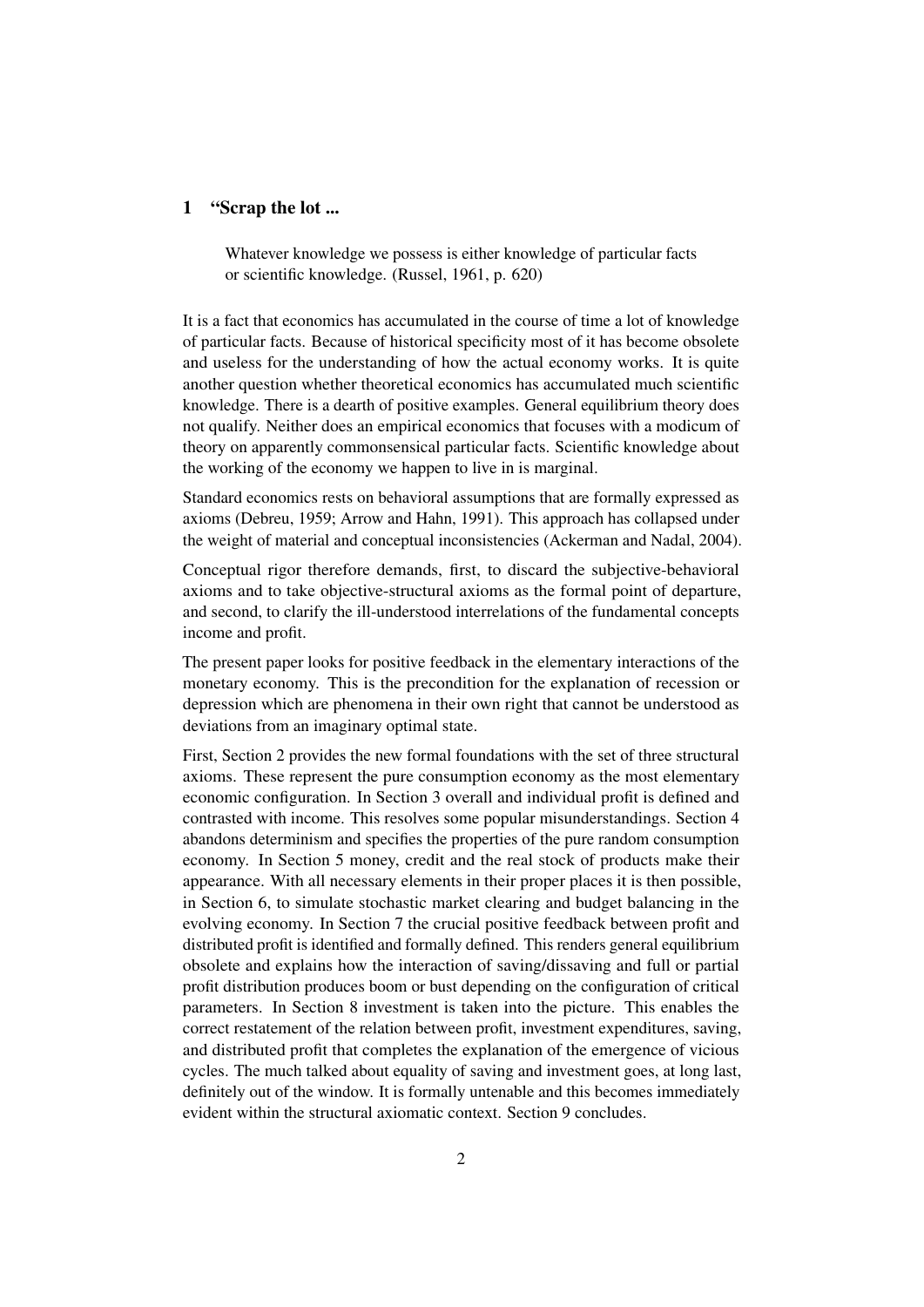#### 2 ... and start again"

The object of reasoning is to find out, from the consideration of what we already know, something else which we do not know. (Peirce, 1992, p. 111)

#### 2.1 Axioms

The formal foundations of theoretical economics must be nonbehavioral and epitomize the interdependence of the real and nominal variables that constitutes the monetary economy.

The first three structural axioms relate to income, production, and expenditure in a period of arbitrary length. The period length is conveniently assumed to be the calendar year. Simplicity demands that we have for the beginning one world economy, one firm, and one product. Axiomatization is about ascertaining the *minimum* number of premises. Three suffice for the beginning.

Total income of the household sector *Y* in period *t* is the sum of wage income, i.e. the product of wage rate *W* and working hours *L*, and distributed profit, i.e. the product of dividend *D* and the number of shares *N*.

$$
Y = WL + DN \quad |t \tag{1}
$$

Output of the business sector *O* is the product of productivity *R* and working hours.

$$
O = RL \quad |t \tag{2}
$$

The productivity *R* depends on the underlying production process. The 2nd axiom should therefore not be misinterpreted as a linear production function.

Consumption expenditures *C* of the household sector is the product of price *P* and quantity bought *X*.

$$
C = PX \t|t \t(3)
$$

The axioms represent the pure consumption economy, that is, no investment, no foreign trade, and no government.

The economic content of the structural axioms is plain. The sole point to mention is that total income in (1) is the sum of wage income and *distributed profit* and not of wage income and profit. This distinction makes all the difference between good or bad economics.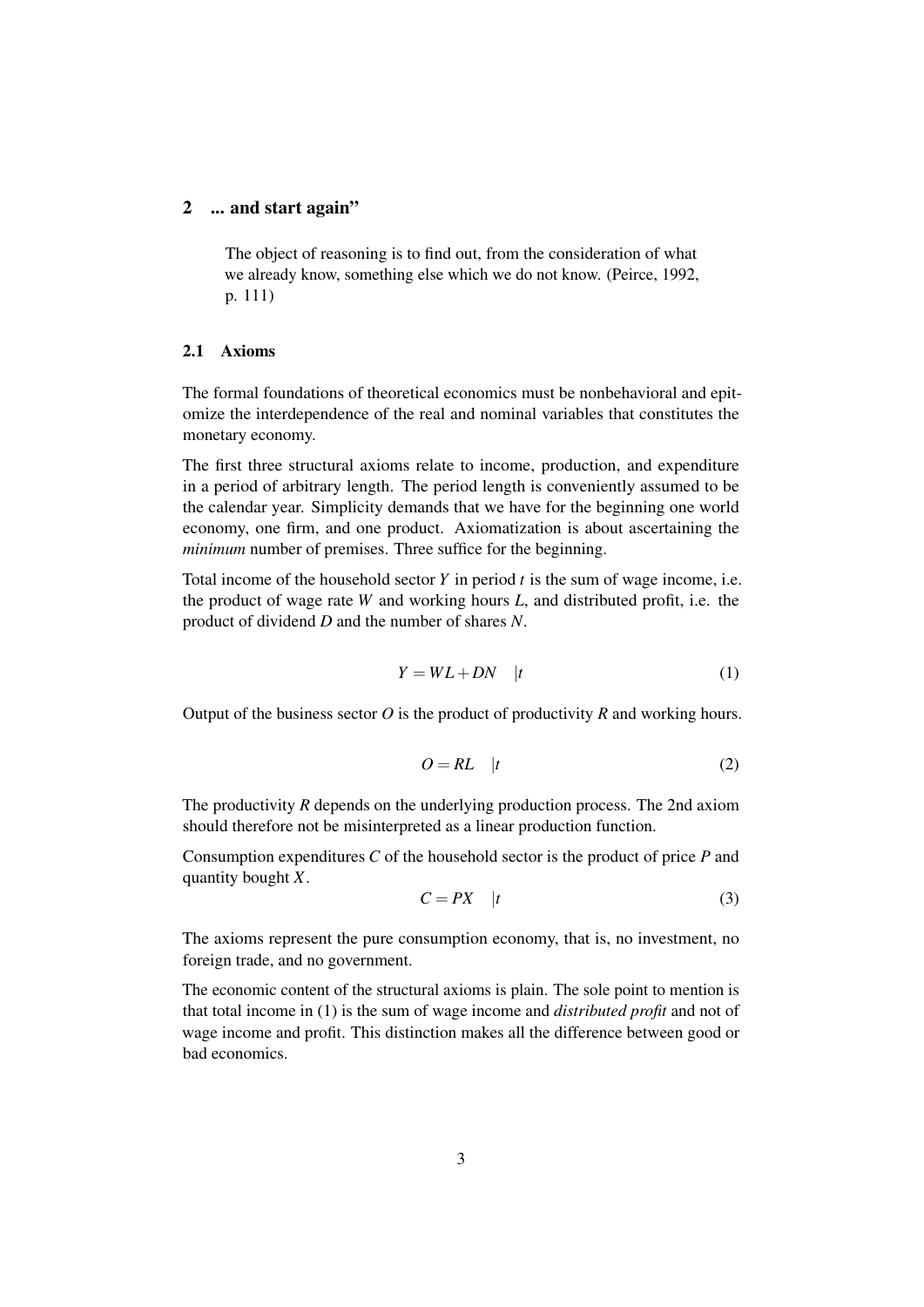#### 2.2 Definitions

Definitions are supplemented by connecting variables on the right-hand side of the identity sign that have already been introduced by the axioms. With (4) wage income  $Y_W$  and distributed profit  $Y_D$  is defined:

$$
Y_W \equiv WL \qquad Y_D \equiv DN \quad |t. \tag{4}
$$

Definitions add no new content to the set of axioms but determine the logical context of concepts. New variables are introduced with new axioms.

We define the sales ratio as:

$$
\rho_X \equiv \frac{X}{O} \quad |t. \tag{5}
$$

A sales ratio  $\rho_X = 1$  indicates that the quantity sold *X* and the quantity produced *O* are equal or, in other words, that the product market is cleared.

We define the expenditure ratio as:

$$
\rho_E \equiv \frac{C}{Y} \quad |t. \tag{6}
$$

An expenditure ratio  $\rho_E = 1$  indicates that consumption expenditures *C* are equal to total income *Y*, in other words, that the household sector's budget is balanced.

#### 2.3 The market clearing price

From  $(3)$ ,  $(5)$ , and  $(6)$  follows the price as dependent variable:

$$
P = \frac{\rho_E}{\rho_X} \frac{W}{R} \left( 1 + \frac{DN}{WL} \right) \qquad |t. \tag{7}
$$

Under the condition of market clearing follows:

$$
P = \rho_E \frac{W}{R} (1 + \rho_D)
$$
  
if  $\rho_X = 1$  and with  $\rho_D \equiv \frac{Y_D}{Y_W}$   $|t.$  (8)

This is the general structural axiomatic law of supply and demand for the pure consumption economy with one firm ('law' echos the accustomed parlance). Supply is represented by  $R$ ,  $L$ , demand by  $\rho_E$  and indirectly by the income distribution as determined by *W*, *L*, *D*, *N*. The price equation (8) is testable in principle and supplants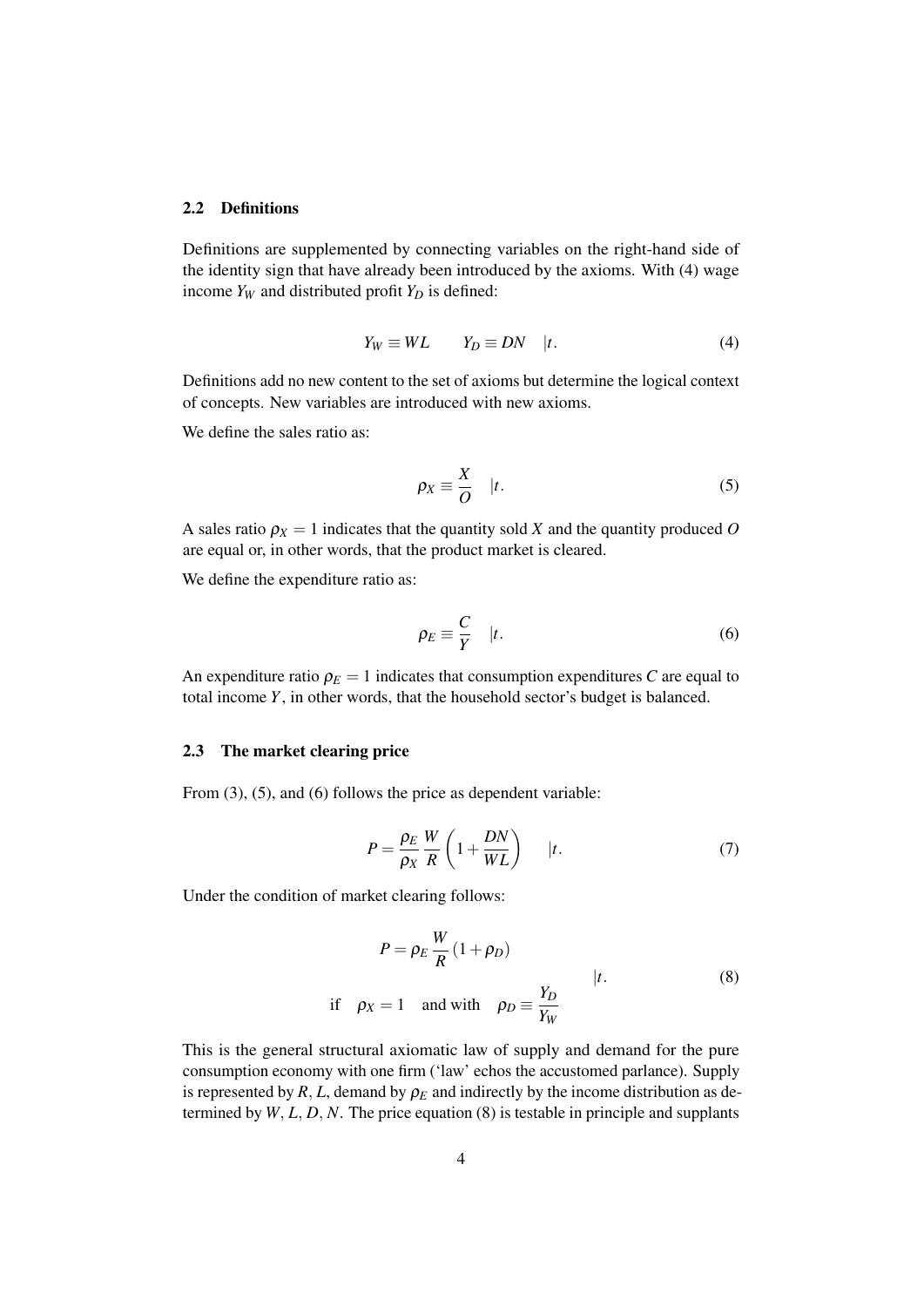

Figure 1: Determination of the market clearing price in the 4-quadrant scheme according to (8); the price rises with independently increasing demand and falls with independently increasing supply

the familiar one-fits-all tool, viz. supply-function–demand-function–equilibrium. Figure 1 shows how the market clearing price is geometrically determined.

Under the additional conditions of budget balancing and zero distributed profit then follows:

$$
P = \frac{W}{R}
$$
  
if  $\rho_E = 1, Y_D = 0, \rho_X = 1$  |t. (9)

The market clearing price is equal to unit wage costs if the expenditure ratio is unity and distributed profit is zero. In this elementary case, profit per unit is zero and by consequence total profit is zero. All changes of the wage rate and the productivity affect the market clearing price in the period under consideration. We refer to this formal property as *conditional* price flexibility because (9) involves no assumption about human behavior, only the purely formal condition  $\rho_X = 1$ .

With (9) the real wage  $\frac{W}{P}$  is *uno actu* given; it is under the enumerated conditions invariably equal to the hourly output *R*. Hence labor gets the whole product. The elementary consumption economy with product market clearing and budget balancing is reproducible at any level of employment.

Since profit is zero at all employment levels it makes no difference from the business sector's perspective whether full employment obtains or not. The principle of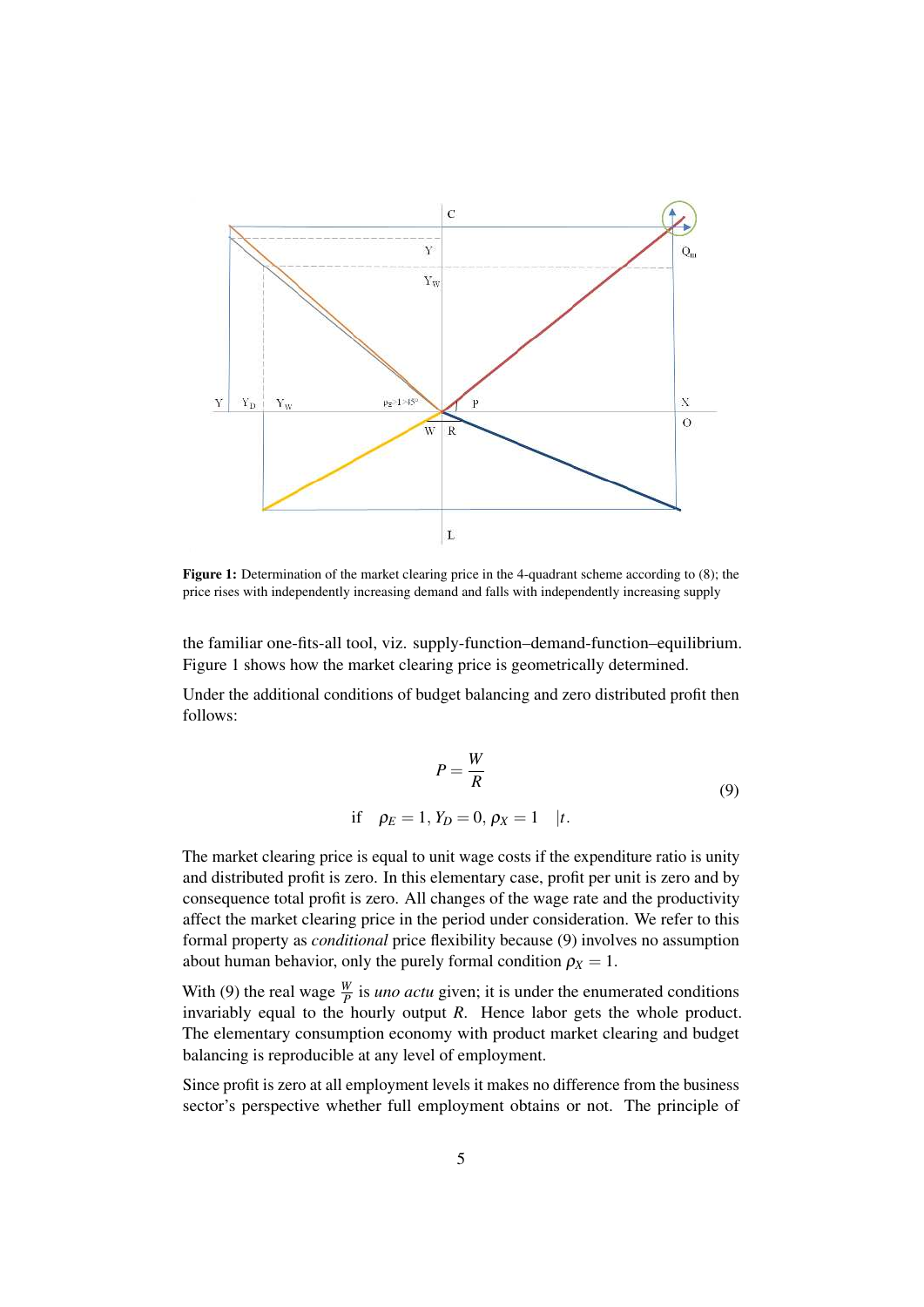indifference holds. There is no such thing as a profit maximum and there are no such things as equilibrium or disequilibrium. According to the principle of indifference, the business sector could establish full employment because this makes, at equal profits, the hitherto unemployed better off without making the already employed worse off, provided the productivity does not change in the relevant range. There is no preferred state for the business sector, profit maximization is inapplicable. The principle of indifference is more general than maximization because it does not rely on the methodologically inadmissible assumption of decreasing returns. It allows the business sector also, not to move at all, because this would not make any difference with regard to profit. This inertia is justified from the narrow perspective of the business sector but certainly not from the perspective of the economy as a whole. Note that wage rate changes have no effect on total profit but only on the market clearing price. The real wage is, according to (9) invariably equal to the productivity. This is a systemic property under the stated conditions. Human behavior or ethical considerations have nothing to do with it. Figure 1 looks the same whether the economy is at full employment or not.

#### 3 Profit

We need to know what profits have been, how they have been made, to what uses they have been put...: no light on these matters is shed by the analyses of value, of utility and disutility, that have preoccupied so many of us for so long. (Parry, 1921, p. 131)

Total profit consists of monetary and nonmonetary profit. Here we are at first concerned with monetary profit. Nonmonetary profit is treated at length in (2012).

#### 3.1 Overall profit

The business sector's monetary profit/loss in period *t* is defined with (10) as the difference between the sales revenues – for the economy as a whole identical with consumption expenditure  $C$  – and costs – here identical with wage income  $Y_W$ :

$$
Q_m \equiv C - Y_W \quad |t. \tag{10}
$$

Because of (3) and (4) this is identical with:

$$
Q_m \equiv PX - WL \quad |t. \tag{11}
$$

This form is well-known from the theory of the firm.

From (10) and (1) finally follows: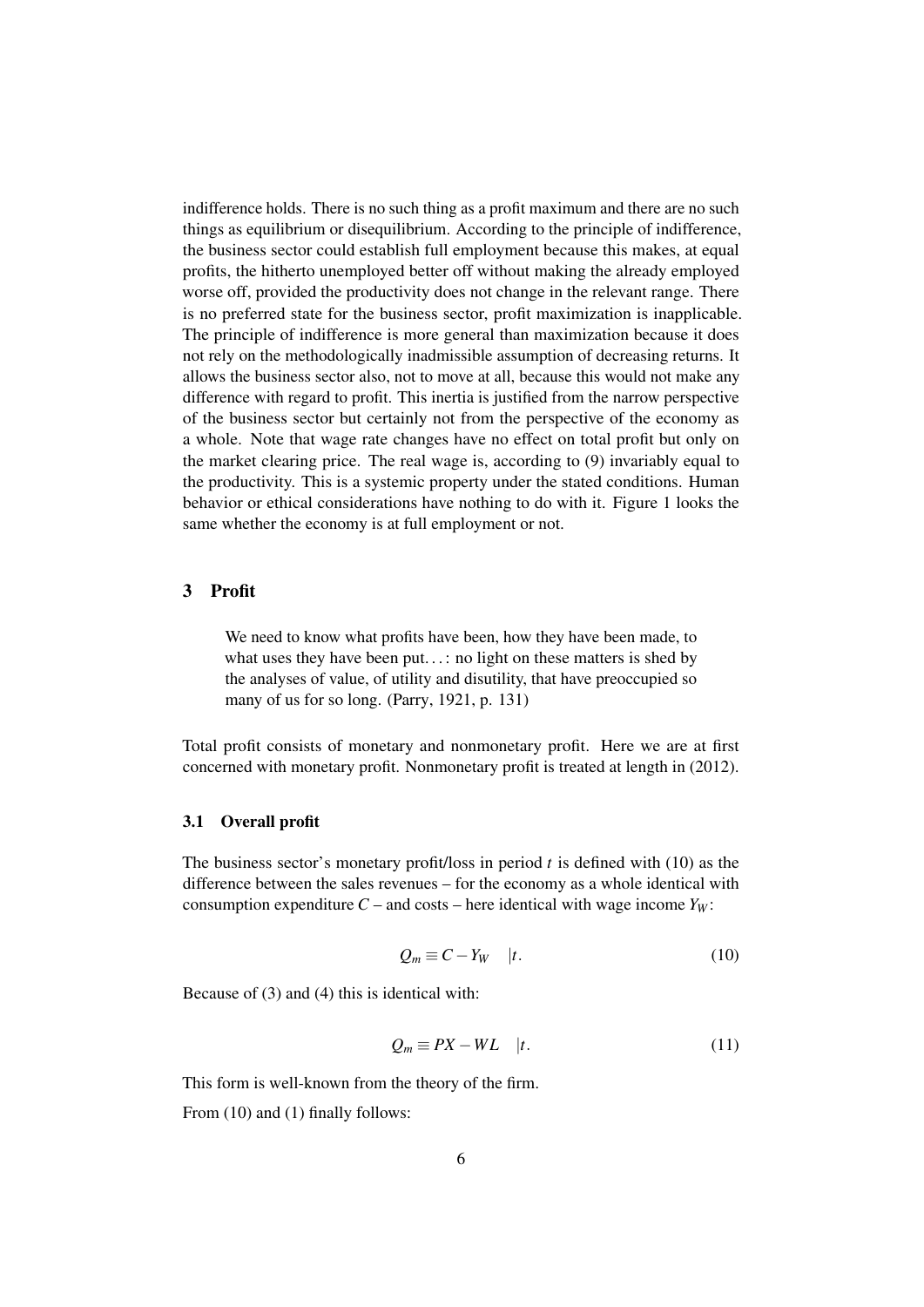$$
Q_m \equiv C - Y + Y_D \quad |t. \tag{12}
$$

The three equations are formally equivalent and show profit under different perspectives. Eq. (12) tells us that overall profit is zero if  $\rho_E = 1$  and  $Y_D = 0$ . It is important to recall that we discuss at the moment the simplified case with zero distributed profit. Hence profit for the business sector as a whole depends solely on the relation of consumption expenditures *C* and income *Y*, i.e. on the expenditure ratio  $\rho_E$ . Then, with an expenditure ratio of unity profit of the business sector as a whole is zero.

#### 3.2 Individual profits

For firm *A* eq. (11) reads in the case of market clearing:

$$
Q_{mA} \equiv P_A R_A L_A \left( 1 - \frac{W_A}{P_A R_A} \right) \quad \text{if} \quad \rho_{XA} = 1 \quad |t. \tag{13}
$$

Monetary profit of firm *A* is zero under the condition that the quotient of wage rate, price, and productivity is unity. This holds independently of the level of employment or the size of the firm. From the zero profit condition follows:

$$
P_A = \frac{W_A}{R_A} \quad |t. \tag{14}
$$

The price of product *A* is equal to unit wage costs. This corresponds to (9).

In the same way one gets the individual profits and the zero profit market clearing prices for all other firms. With this, the structure of relative prices is determined.

#### 3.3 Essential properties

From the structural axioms follows in direct lineage:

- The business sector's revenues can only be greater than costs if, in the simplest of all possible cases  $(Y_D = 0)$ , consumption expenditures are greater than wage income.
- In order that profit comes into existence for the first time in the pure consumption economy the household sector must run a deficit at least in one period.
- Wage income is the factor remuneration of labor input *L*. Profit  $Q_m$  is not a factor income. Since capital is nonexistent in the pure consumption economy profit is not functionally attributable to capital.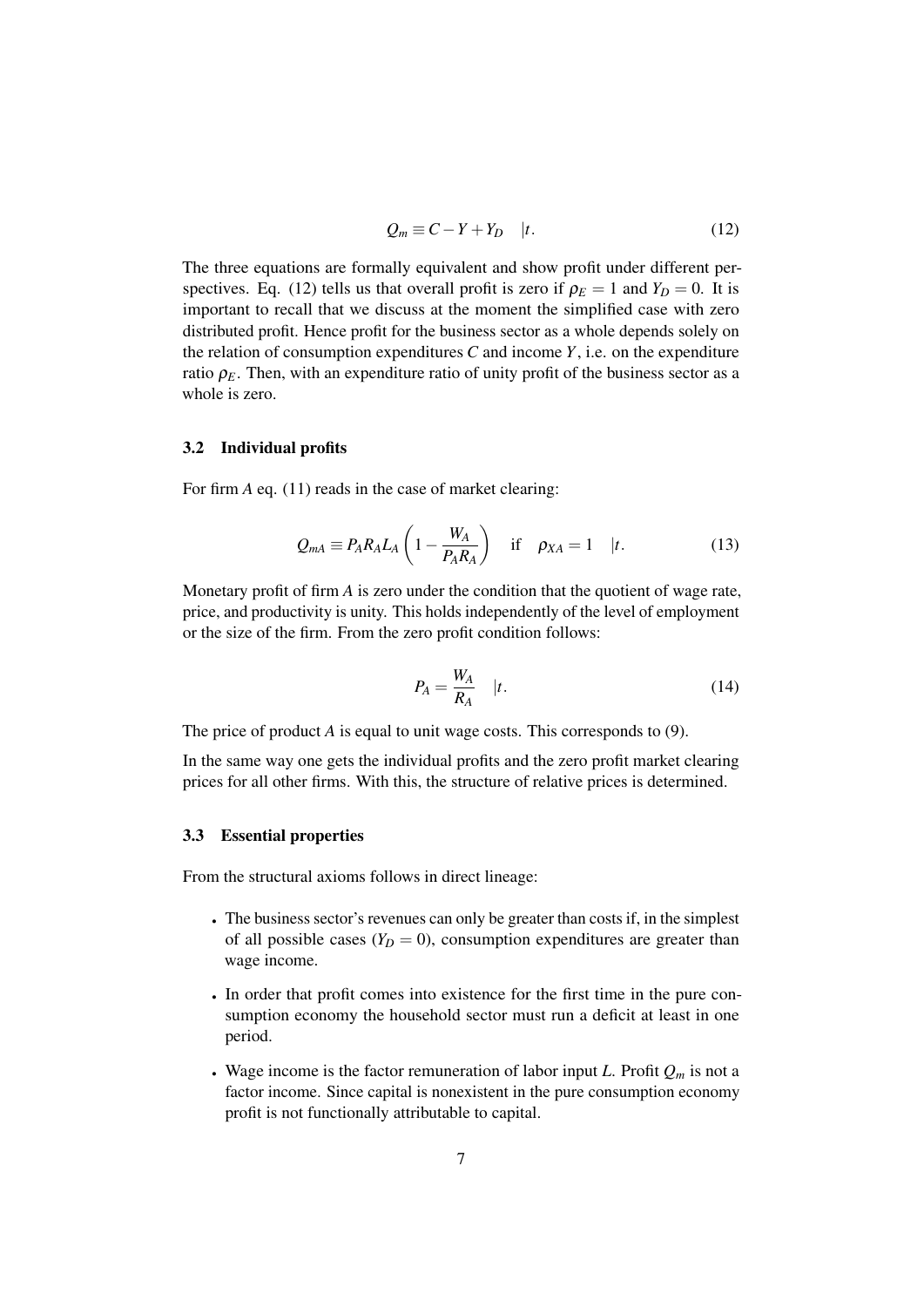- Profit has no real counterpart in the form of a piece of the output cake. Profit has a monetary counterpart.
- The existence and magnitude of profit does not depend on profit maximizing behavior of the firm but solely on the expenditure ratio of the household sector.
- The value of output is, in the general case, different from the sum of factor incomes. This is the defining property of the monetary economy.
- Only in the *limiting* case  $Y_D = 0$ ,  $\rho_X = 1$  and  $\rho_E = 1$  is the value of output equal to factor income, i.e.  $C = Y_W$ . This is the overall zero profit case. Individual profits and losses may well exist but sum up to zero in this case.

It is a unique fact of the history of economic thought that neither Walrasians nor Keynesians nor Marxians nor Institutionialists, not to speak of Austrians or Sraffaians, ever came to grips with profit (Desai, 2008), (Tómasson and Bezemer, 2010), (Kakarot-Handtke, 2013a). The received profit theories are formally unacceptable and practically unusable. More is not to say about the present state of theoretical economics.

#### 3.4 Retained profit and saving

Once profit has come into existence for the first time (that is: logically – a historical account is a quite different matter) the business sector has the option to distribute or to retain it. This in turn has an effect on profit. This effect is captured by (12) but it is invisible in (10). Both equations, though, are formally equivalent.

Retained profit  $Q_{re}$  is defined for the business sector as a whole as the difference between profit and distributed profit in period *t*:

$$
Q_{re} \equiv Q_m - Y_D \quad \Rightarrow \quad Q_{re} \equiv C - Y \quad |t. \tag{15}
$$

Retained profit is, due to (12), equal to the difference of consumption expenditures and total income.

The household sector's monetary saving is given as the difference of income and consumption expenditures:

$$
S_m \equiv Y - C \quad |t. \tag{16}
$$

In combination with (15) follows:

$$
Q_{re} \equiv -S_m \quad |t. \tag{17}
$$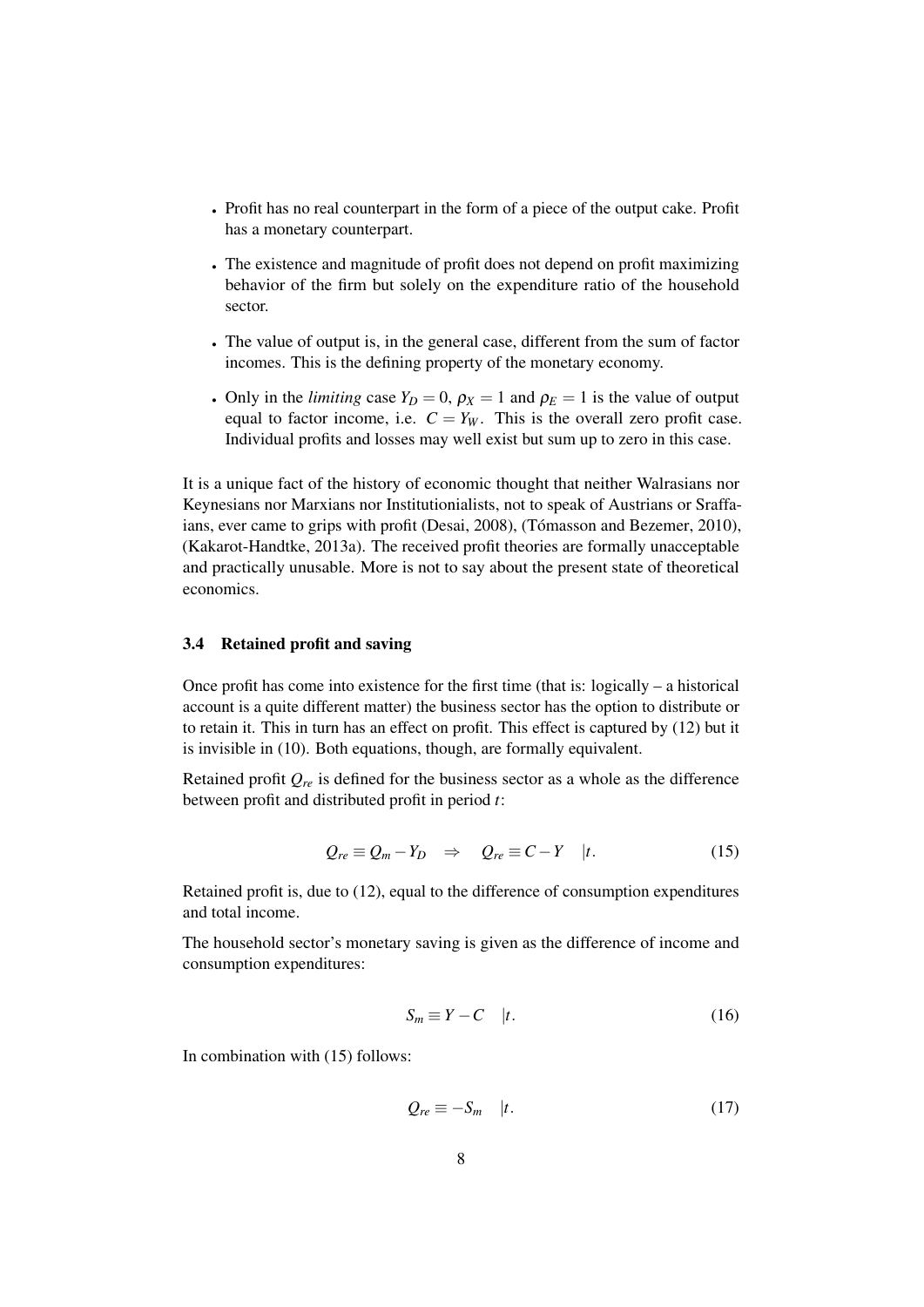Monetary saving and retained profit always move in opposite directions. This the Special Complementarity. It says that the complementary notion to saving is *not* investment but negative retained profit. Positive retained profit is the complementary of dissaving.

#### 4 The random consumption economy

To-day the order of ideas has been reversed: chance has become the primary notion, mechanics an expression of its quantitative laws, and the overwhelming evidence of causality with all its attributes in the realm of ordinary experience is satisfactorily explained by the statistical law of large numbers. (Born, 1949, p. 121)

The period values of the axiomatic variables are formally connected by the familiar growth equation, which is added to the structural set as the 4th axiom:

$$
Z_t = Z_{t-1} \left( 1 + \dddot{Z}_t \right). \tag{18}
$$

The path of the representative variable  $Z_t$  is then determined by the initial value  $Z_0$ and the rates of change  $Z_t$  for each period:

$$
Z_t = Z_0 \left( 1 + \dddot{Z}_1 \right) \left( 1 + \dddot{Z}_2 \right) \dots \left( 1 + \dddot{Z}_t \right) = Z_0 \prod_{t=1}^t \left( 1 + \dddot{Z}_t \right). \tag{19}
$$

Equation (19) describes the path of a variable with the *rates of change* as unknowns. These unknowns are in need of determination and explanation. This has a straightforward methodological consequence:

The simplest hypothesis is that variation is random until the contrary is shown, the onus of the proof resting on the advocate of the more complicated hypothesis ... (Kreuzenkamp and McAleer, 1995, p. 12)

It is assumed now for a start that the elementary axiomatic variables vary at random and, more specifically, that the variations are symmetrical around zero. This produces an evolving economy that over a longer time span neither grows nor shrinks. The respective probability distributions are given by:

$$
Pr({-3\% \le W \le 3\%})
$$
  
\n
$$
Pr({-3\% \le P \le 3\%})
$$
  
\n
$$
Pr({-3\% \le R \le 3\%})
$$
  
\n
$$
Pr({-3\% \le X \le 3\%})
$$
  
\n
$$
Pr({-3\% \le L \le 3\%})
$$
  
\n
$$
Pr({-3\% \le D \le 3\%})
$$
  
\n
$$
Pr({-3\% \le N \le 3\%})
$$
  
\n(20)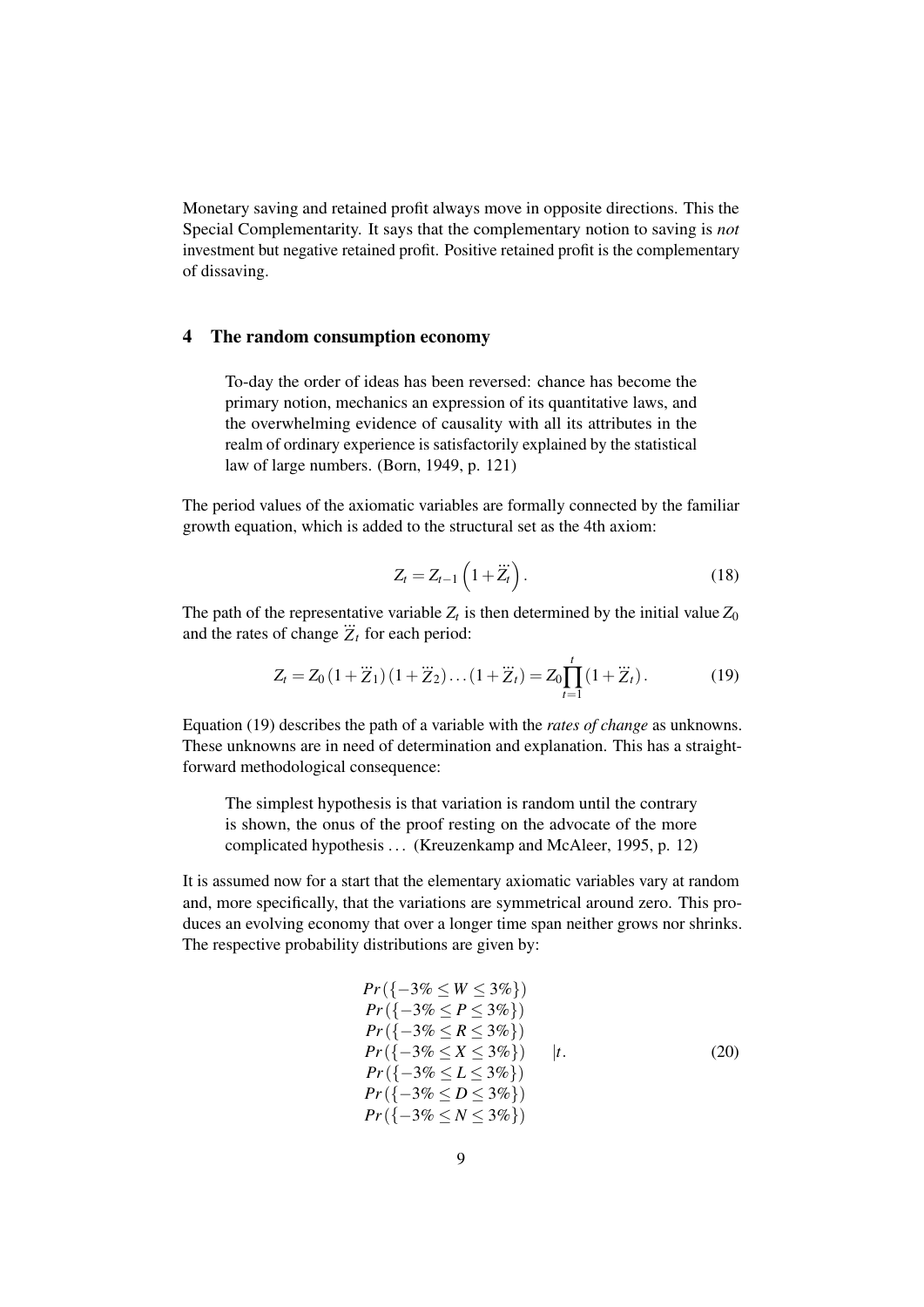For the simulation the random variates for each period are taken from the worksheet random number generator and are then appropriately adapted. The assumed probability distributions can at any time be replaced by distributions that have been observed over a reasonable time span. Empirical distributions bring the simulation closer to reality. There is, though, no need at this early stage to discus the merits and demerits of different probability distributions.

The axioms, combined with (18) and (20), formally constitute a simulation that produces at every run outcomes like that shown in Figure 2.



Figure 2: The symmetrically evolving consumption economy consists of independent random paths; assembled here are the elementary axiomatic variables

A simulation is a mathematical object just like a system of equations – with the advantage that dynamic randomness is easy to handle. A simulation can be either stochastic or deterministic. The latter alternative, though, has no counterpart in reality. To run a stochastic simulation is different from solving a set of equations, which amounts to the determination of a simultaneous equilibrium. The latter is a nonentity like ether or epicycles. Hence the stochastic simulation is the proper tool.

The graphic is open on the right hand side of the time axis, which means that the economy continues without reaching a definite state. There is no market clearing and no budget balancing in any one period. Nothing that could be characterized as equilibrium, just pure evolution. The paths are entirely independent. Neither does the price depend on the quantity, nor are consumption expenditures dependent on income. There are, to begin with, no functional dependencies, no causality, and no correlation of any sort. The drifting consumption economy is minimalistic and transparent.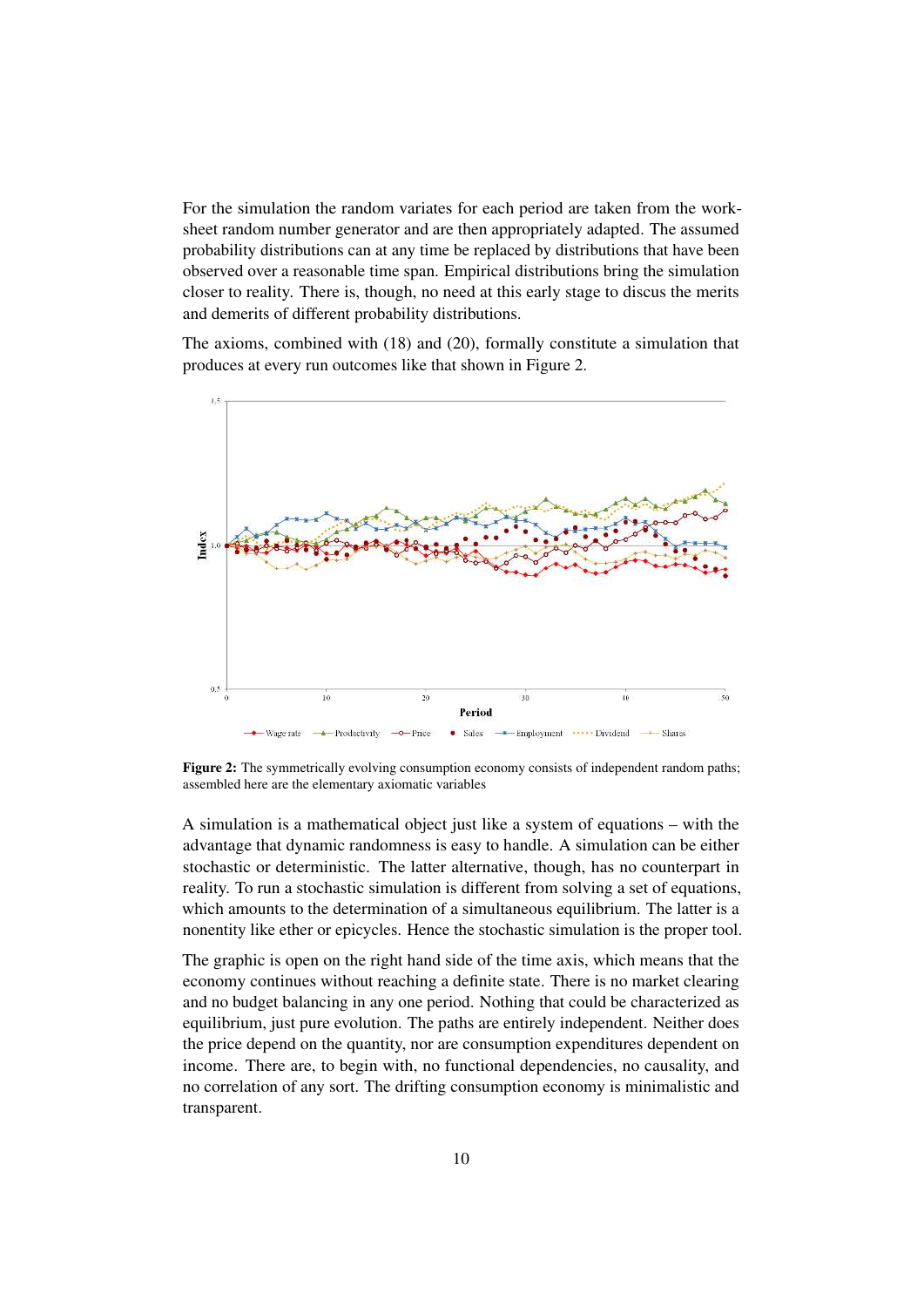Given the paths of the elementary variables, the development of profit is *uno actu* determined. Profit can be written either as (11) or alternatively as a combination of (12) and (16):

$$
Q_t \equiv P_t X_t - W_t L_t
$$
  
alternatively  

$$
Q_t \equiv D_t N_t - S_t \equiv Y_{Dt} - S_t
$$
 (21)

Both equations are equivalent. For our purposes the second equation is more informative. It says: profit in period *t* is given by distributed profit minus saving/plus dissaving as shown in Figure 3.



Figure 3: The relation between profit, distributed profit, and saving/dissaving (refers to the elementary variables of Figure 2)

Any pattern of saving/dissaving can be rationalized as intertemporal optimization. This behavioral speculation is a pointless exercise. It is really important, though, that the central bank accommodates all movements between deposits and overdrafts. More specifically, that it expands credit when the households or firms apply for it. Otherwise the expansion and contraction of credit cannot follow a pure random path. This condition keeps the central bank as an independent agent for a while out of the picture.

The profit path follows from the random variations of the independent elementary variables and the structure of the pure consumption economy which is ultimately given with the axiom set. The profit in each period is unequivocally determined by elementary axiomatic variables but not predictable because all four variables vary at random.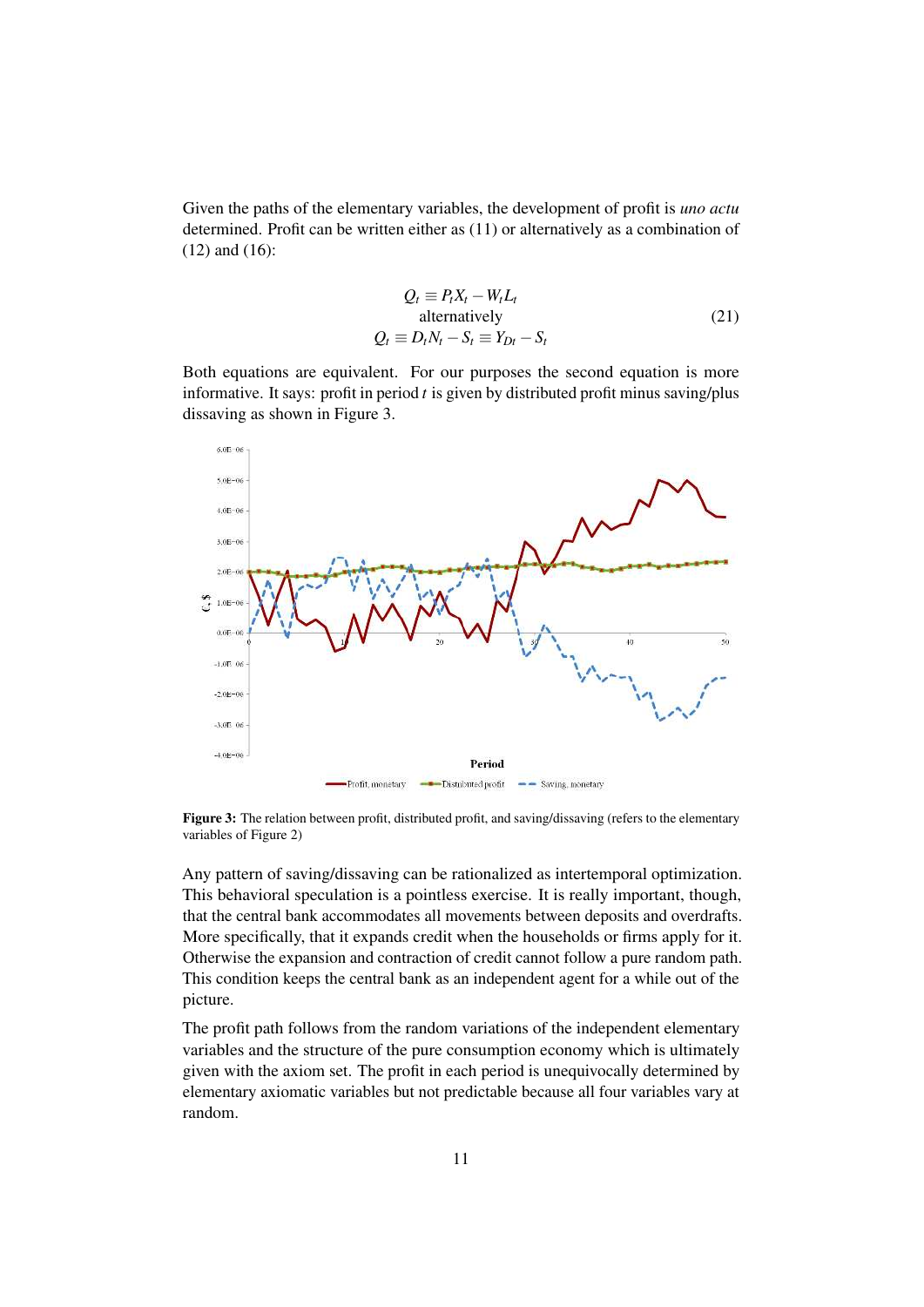With this the random consumption economy is fully determined. Employment varies at random and since the labor supply also varies at random it remains open whether full employment is realized in any period or not.

The four axioms and the assumed probability distributions (20) constitute the *minimum* of premises. Given the essentials, the simulation delivers the concrete values of all variables for all future periods. These values are not predictable. The evolution of the economy is open. The simulation thus reproduces a constitutive characteristic of the actual economy. It should be noted in passing that the construction of deterministic equilibrium models, both partial and total, never has been more than a mindless exercise (cf. Mirowski, 1989, p. 466).

#### 5 Stocks

Economics is the science of confusing stocks and flows. (Kalecki, quoted in Keen, 2010, p. 29)

#### 5.1 Money and credit

Money follows consistently from the given axiom set (for details see 2011a). If income is higher than consumption expenditures the household sector's stock of money increases. The change in period *t* is defined as:

$$
\Delta \bar{M}_{\mathbf{H}} \equiv^m Y - C \equiv^m Y (1 - \rho_E) \quad |t. \tag{22}
$$

The identity sign's superscript *m* indicates that the definition refers to the monetary sphere. There is no change of stock if the expenditure ratio is unity.

The stock of money  $\bar{M}_{H}$  at the end of an arbitrary number of periods  $\bar{t}$  is defined as the numerical integral of the previous changes of the stock plus the initial endowment:

$$
\bar{M}_{\mathbf{H}t} \equiv \sum_{t=1}^{t} \Delta \bar{M}_{\mathbf{H}t} + \bar{M}_{\mathbf{H}0}.
$$
 (23)

The interrelation between the expenditure ratio and the households sector's stock of money, is then given by:

$$
\bar{M}_{\mathbf{H}t} \equiv \sum_{t=1}^{t} Y_t (1 - \rho_{Et}) \quad \text{if} \quad \bar{M}_{\mathbf{H}0} = 0. \tag{24}
$$

Formally, the expenditure ratio takes the role of the first derivative with  $\rho_E = 1 \leftrightarrow$ *dy*  $\frac{dy}{dx} = 0.$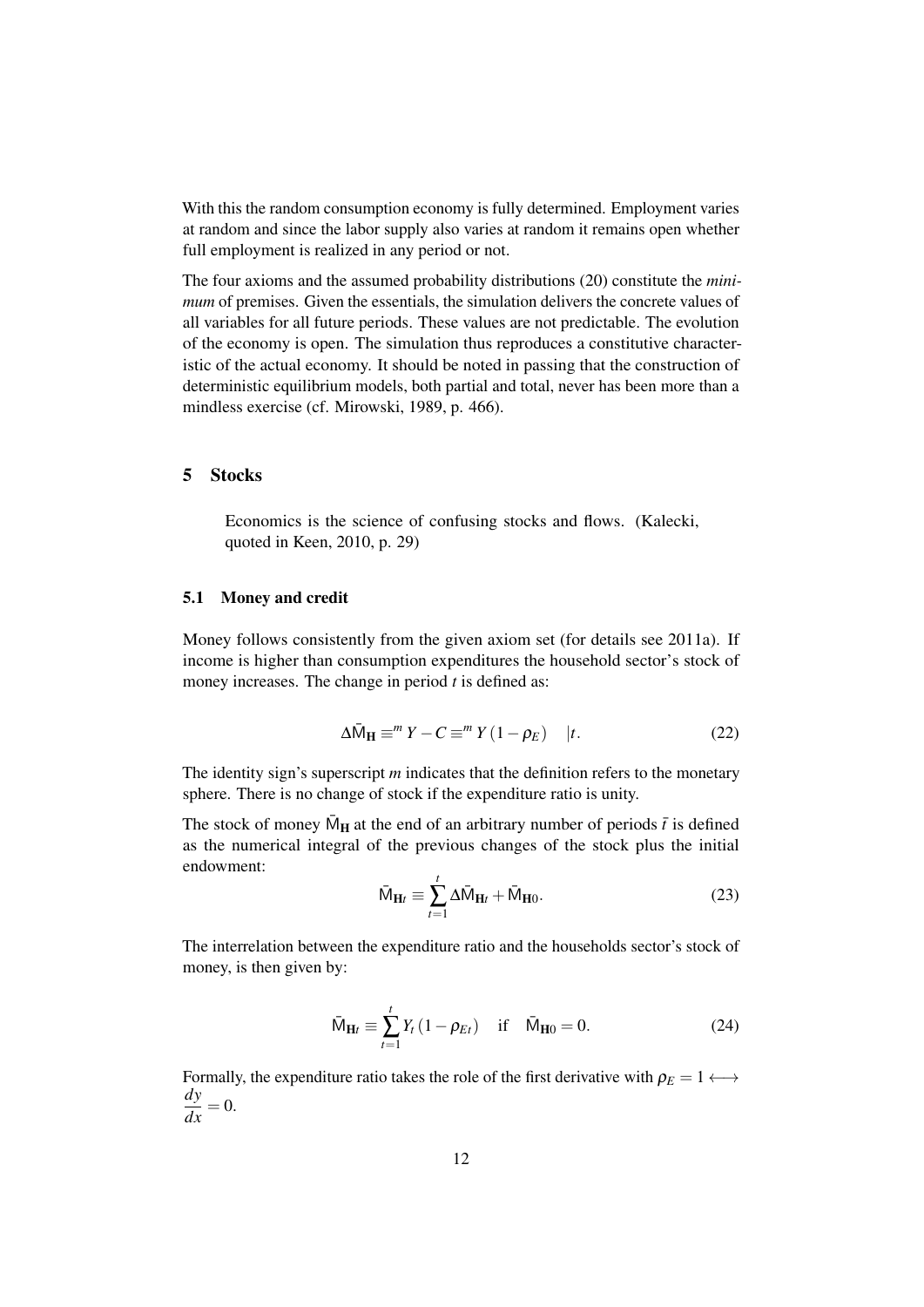The changes in the stock of money as seen from the business sector are symmetrical to those of the household sector:

$$
\Delta \bar{\mathsf{M}}_{\mathbf{B}} \equiv^m C - Y \quad |t. \tag{25}
$$

The business sector's stock of money at the end of an arbitrary number of periods is accordingly given by:

$$
\bar{\mathbf{M}}_{\mathbf{B}t} \equiv \sum_{t=1}^{t} \Delta \bar{\mathbf{M}}_{\mathbf{B}t} + \bar{\mathbf{M}}_{\mathbf{B}0}.
$$
 (26)

The development of the stock of money follows without further assumptions from the axioms and is determined by variations of the elementary variables *P*, *X*, *W* and *L*.

In order to reduce the monetary phenomena to the essentials it is supposed that all financial transactions are carried out without costs by the central bank. The stock of money then takes the form of current deposits or current overdrafts. Initial endowments can be set to zero. Then, if the household sector owns current deposits according to (24) the current overdrafts of the business sector are of equal amount according to (26) and vice versa if the business sector owns current deposits. Money and credit are symmetrical; the stock of money of each sector can be either positive or negative. The current assets and liabilities of the central bank are equal by construction. From its perspective the quantity of money at the end of an arbitrary number of periods is given by the absolute value either from  $(24)$  or  $(26)$ :

$$
\bar{\mathsf{M}}_t \equiv \left| \sum_{t=1}^t \Delta \bar{\mathsf{M}}_t \right| \quad \text{if} \quad \bar{\mathsf{M}}_0 = 0. \tag{27}
$$

While the stock of money can be either positive or negative the quantity of money is always positive. The development of the household sector's stock of money is depicted in Figure 4.

Eq. (27) implies for a start that the central bank plays an accommodative role. Thus it is not necessary for the firms and households to resort to funds that have been accumulated before period<sub>1</sub> and we can postpone the question of how the firms finance their operations. The central bank, which stands here for the banking industry, provides elastic currency and supports the autonomous transactions between the business and the household sector. Money is neutral.

#### 5.2 Inventory

The change of the stock of products in period *t* is defined as the excess between output  $O$  and the quantity bought  $X$  by the households: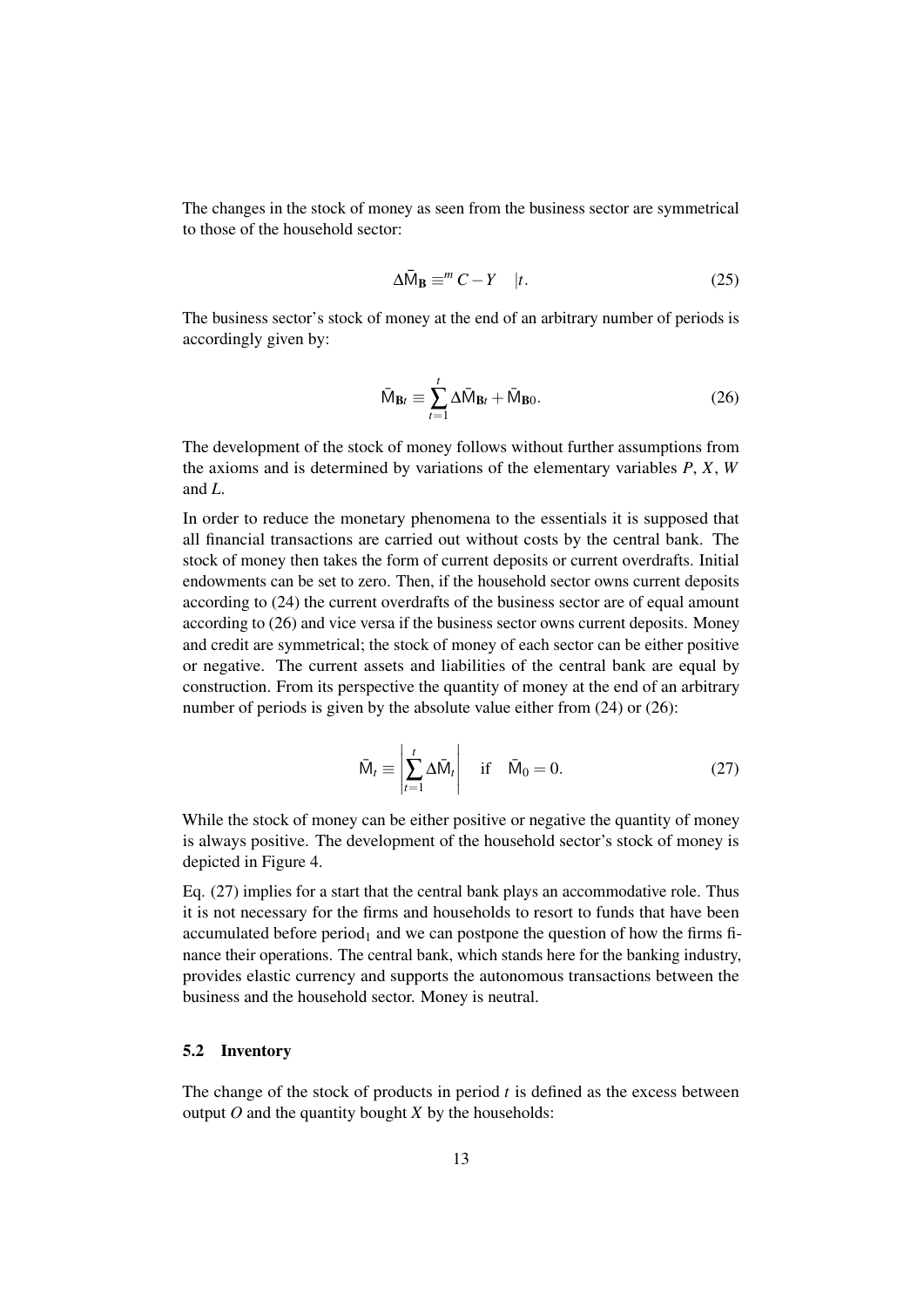$$
\Delta \bar{O} \equiv O - X \equiv O(1 - \rho_X) \quad |t. \tag{28}
$$

The stock at the end of an arbitrary number of periods  $\bar{t}$  is given by definition as the numerical integral of all previous stock changes plus the initial endowment:<sup>1</sup>

$$
\bar{O}_t \equiv \sum_{t=1}^t \Delta \bar{O}_t + \bar{O}_0. \tag{29}
$$

The resulting interrelation between the sales ratio and the stock is given by

$$
\bar{O}_t \equiv \sum_{t=1}^t O_t (1 - \rho_{Xt}) \quad \text{if} \quad \bar{O}_0 = 0. \tag{30}
$$

Figure 5 depicts a concrete simulation of (30).

Due to the underlying random changes of output and sales the stock of products may grow out of any proportion. This is, of course, possible in a simulation but not in reality. The business sector tries to keep the inventory in the vicinity of a target value. The same holds for the household sector's stock of money. Pure randomness therefore has to be replaced in part by purposeful action. This is done next.

#### 6 Product market clearing and budget balancing in the course of time

Much of economic theory is based on three questionable assumptions: (1) the world is deterministic; (2) decision makers act as if they know the values of all relevant parameters; and (3) consumers and firms respectively, act as if they were maximizing utility and profit. (Stigum, 1991, p. 29)

#### 6.1 Directed random changes

The development of the household sector's stock of money is given with (24) and depends on the expenditure ratio.

The directed random change of the expenditure ratio consists of two elements: (a) direction, which depends on the deviation of the actual stock of products from its target value, and (b), magnitude, which depends on a plausible set of discrete random rates of change. For our simulations the rates of change are taken from

<sup>&</sup>lt;sup>1</sup> This compares to the analogous treatment in continuous time of (Clower and Bushaw, 1954, p. 328).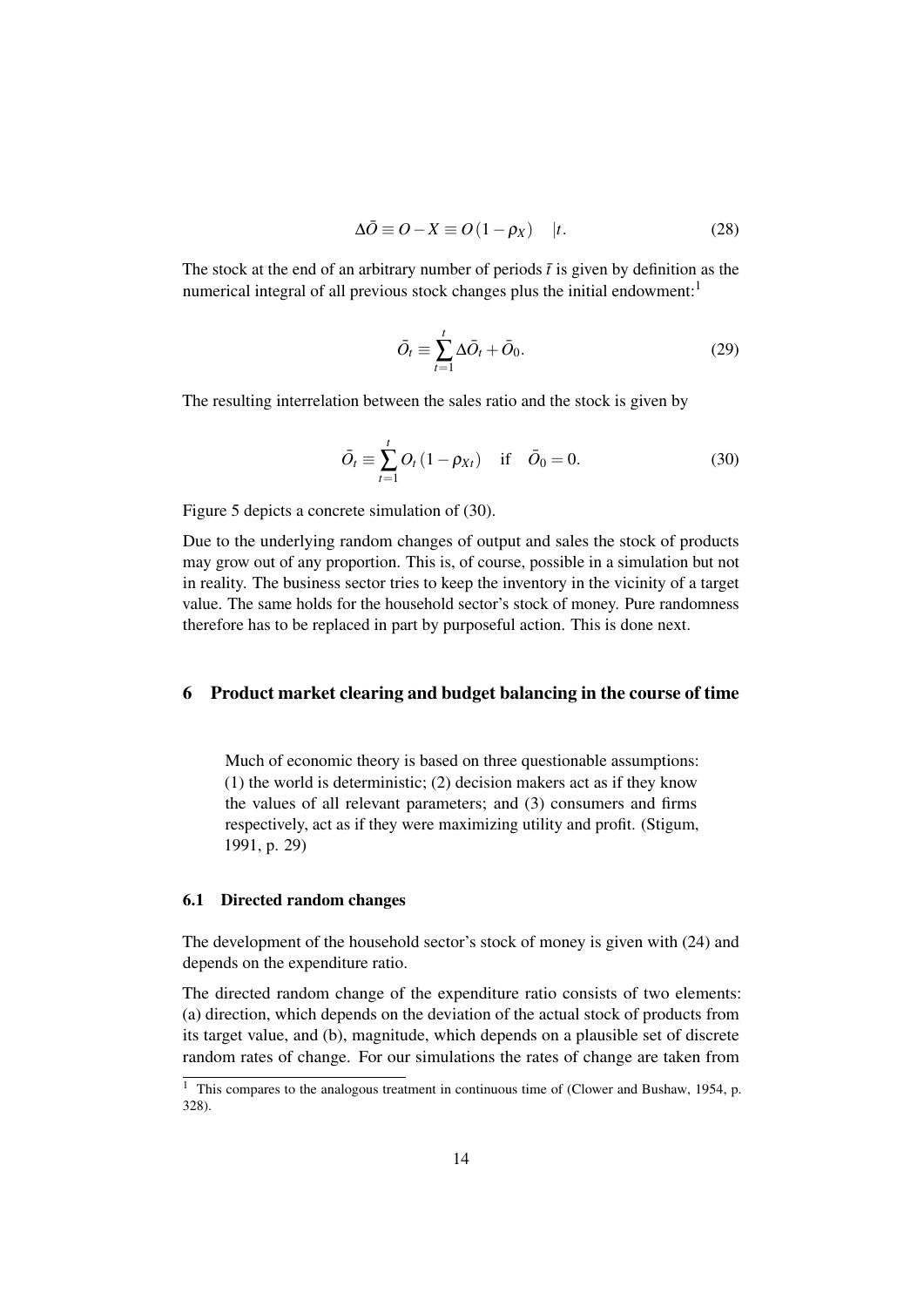

Figure 4: The difference between the paths of the composed variables income and consumption expenditure determines the increase and decrease of the household sector's stock of money which consists either of deposits ( $> 0$ ) or overdrafts ( $< 0$ ) at the central bank (refers to the elementary variables of Figure 2)



Figure 5: The difference between the paths of the variables output and sales determines the increase and decrease of the business sector's stock of products (refers to the elementary variables of Figure 2)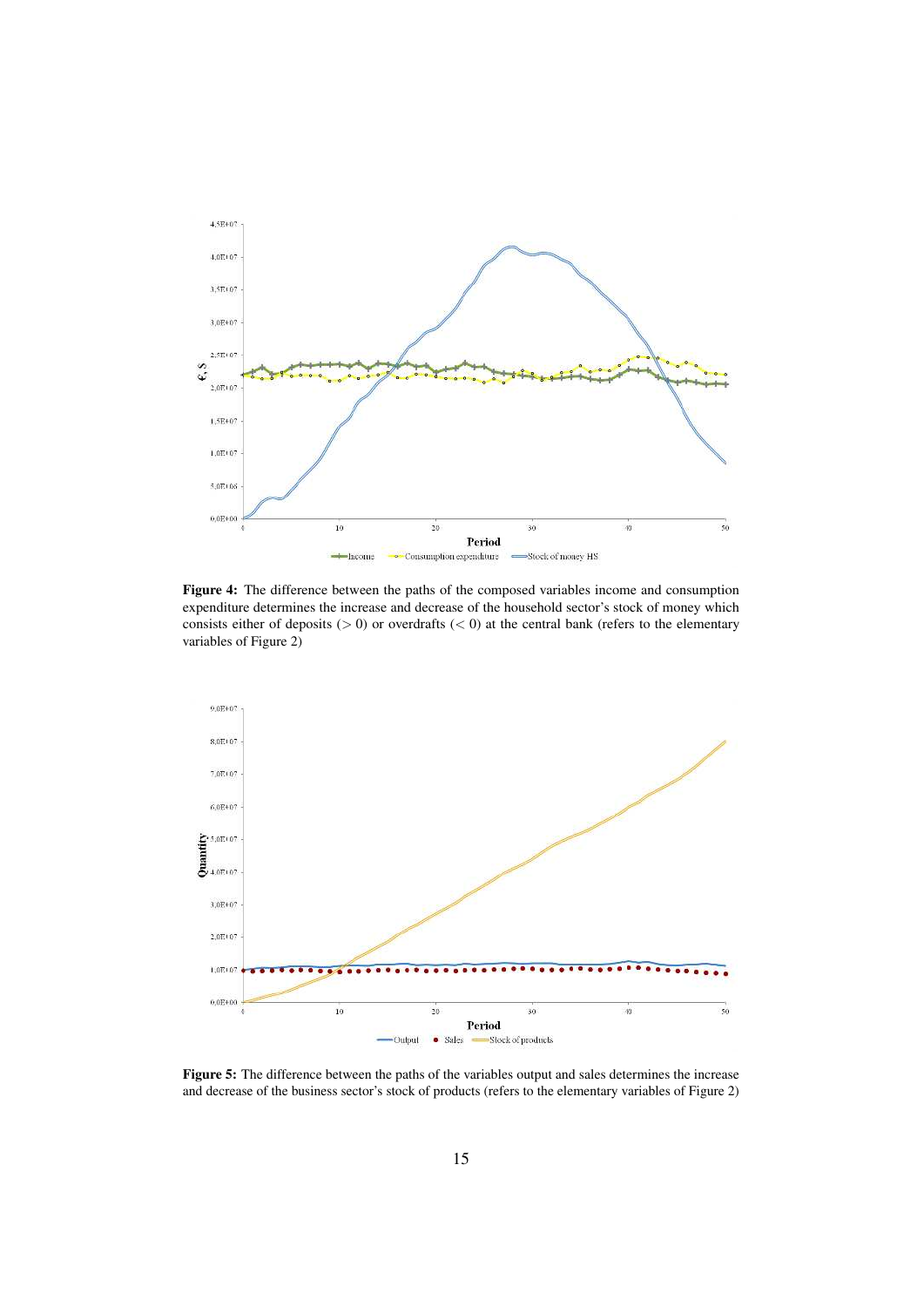the worksheet random number generator. The change of the expenditure ratio in period *t* is accordingly given by:

$$
\dddot{\rho}_E = \underbrace{\{-1, 0, 1\}}_{\text{direction}} \underbrace{Pr(\{0 \le \ddot{\rho}_E \le x\%)}_{\text{magnitude}} } |t. \tag{31}
$$

The direction the change of the expenditure ratio depends on the difference between the actual stock of money and the target or reference value as given by:

$$
-1_t = sgn_{\rho_E} \left( sgn \left( \bar{M}_{\mathbf{H}t-1} - \bar{M}_{\mathbf{H}t-1}^{\theta} \right) \right)
$$
 (32)

If the sign of the difference is positive then the sign of direction is negative, and vice versa. This is not an immutable law but a plausible assumption. The determination of the reference value involves expectations. For our present purposes it is not necessary to occupy ourselves with the determination of targets, hence they are taken as given.

Eqs. (31) and (32) deliver the change rate of the expenditure ratio and this gives the new ratio for each period:

$$
\rho_{Et} = 1 + \ddot{\rho}_{Et} \tag{33}
$$

This new expenditure ratio is then fed into the simulation. The changing nominal demand in combination with the quantitative supply affects the price. Figure 6 gives an impression of the resulting price and inventory changes.

The development of the business sector's stock of products is given with (30) and depends on the sales ratio. Analogous to the expenditure ratio we have for the sales ratio:

$$
\ddot{\rho}_X = \underbrace{\{-1,0,1\}}_{\text{direction}} \underbrace{Pr(\{0 \le \ddot{\rho}_X \le x\%)}_{\text{magnitude}} } |t. \tag{34}
$$

and

$$
-1_t = sgn_{\rho_X} \left( sgn \left( \bar{O}_{t-1} - \bar{O}_{t-1}^{\theta} \right) \right) \tag{35}
$$

Eqs. (34) and (35) deliver the change rate of the sales ratio and this gives the new ratio for each period:

$$
\rho_{Xt} = 1 + \ddot{\rho}_{Xt} \tag{36}
$$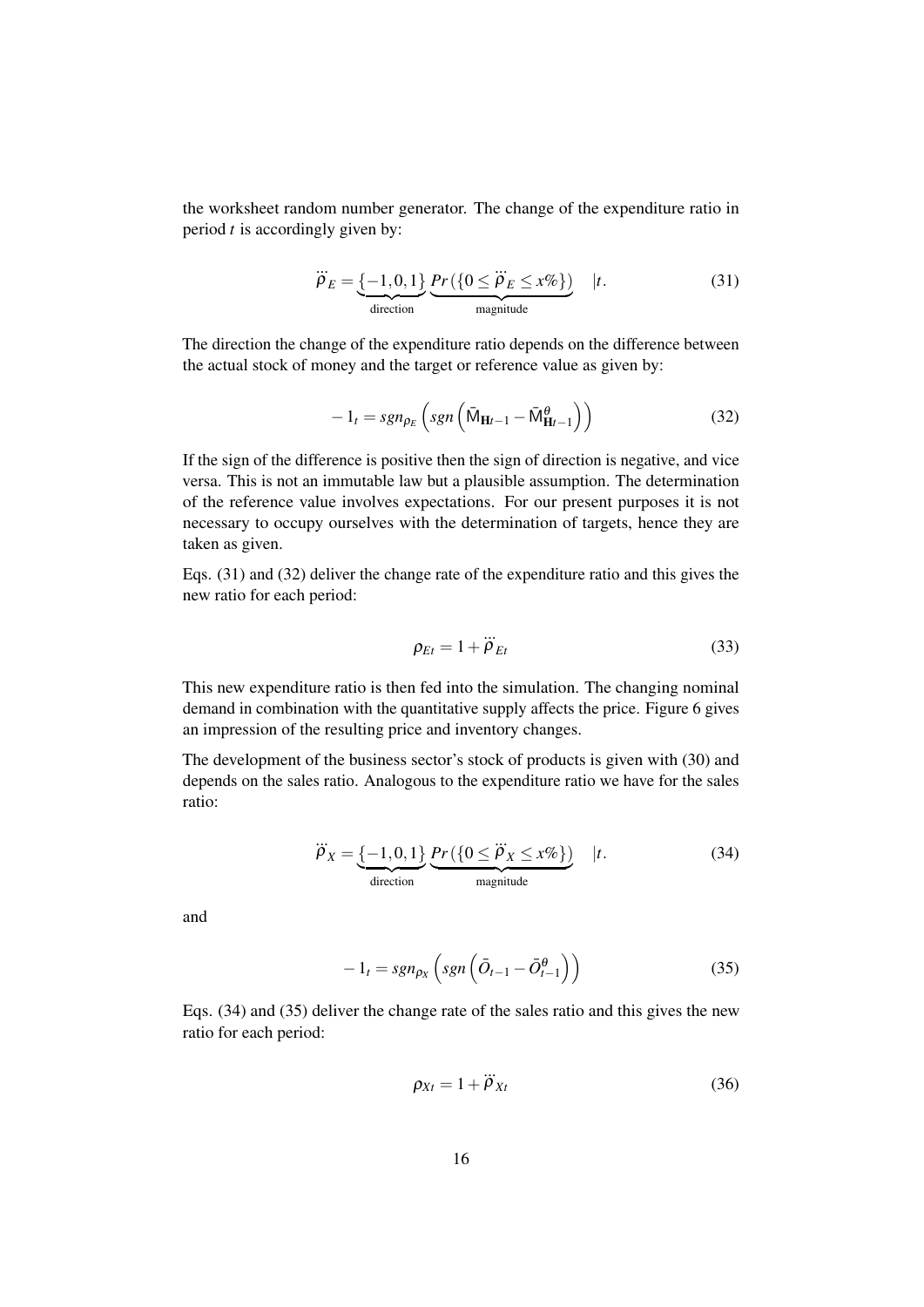Note that both the expenditure and the sales ratio fluctuate around unity. If the random variations in (33) and (36) cease then the budget is balanced and the product market is cleared in the respective period. In this case the stock of money and products remain unaltered. This is the discrete counterpart of two first derivatives equal to zero, which in turn defines some local extrema.

#### 6.2 The product market

The price as dependent variable is given with eq. (7) which is reproduced here:

$$
P = \frac{\rho_E}{\rho_X} \frac{W}{R} \left( 1 + \frac{DN}{WL} \right) \qquad |t. \tag{37}
$$

The expenditure ratio  $\rho_E$  and the sales ratio  $\rho_X$  are determined as described in Section 6.1; the other variables *W*, *R*, *D*, *N*, *L* change at random. The working of the structural axiomatic law of supply and demand is visualized in Figure 6.



Figure 6: The three-dimensional (price, quantity, time) product market as constituent part of a random consumption economy with self-stabilizing feedback

Output and sales are close together but not equal. The difference between the two variables changes the stock of products. Due to the feedback as defined by (35) an inventory cycle emerges. Thus, the stock of products is kept close to the target level. Output and sales are now related via the predetermined sales ratio.

$$
X = \rho_X O \quad |t. \tag{38}
$$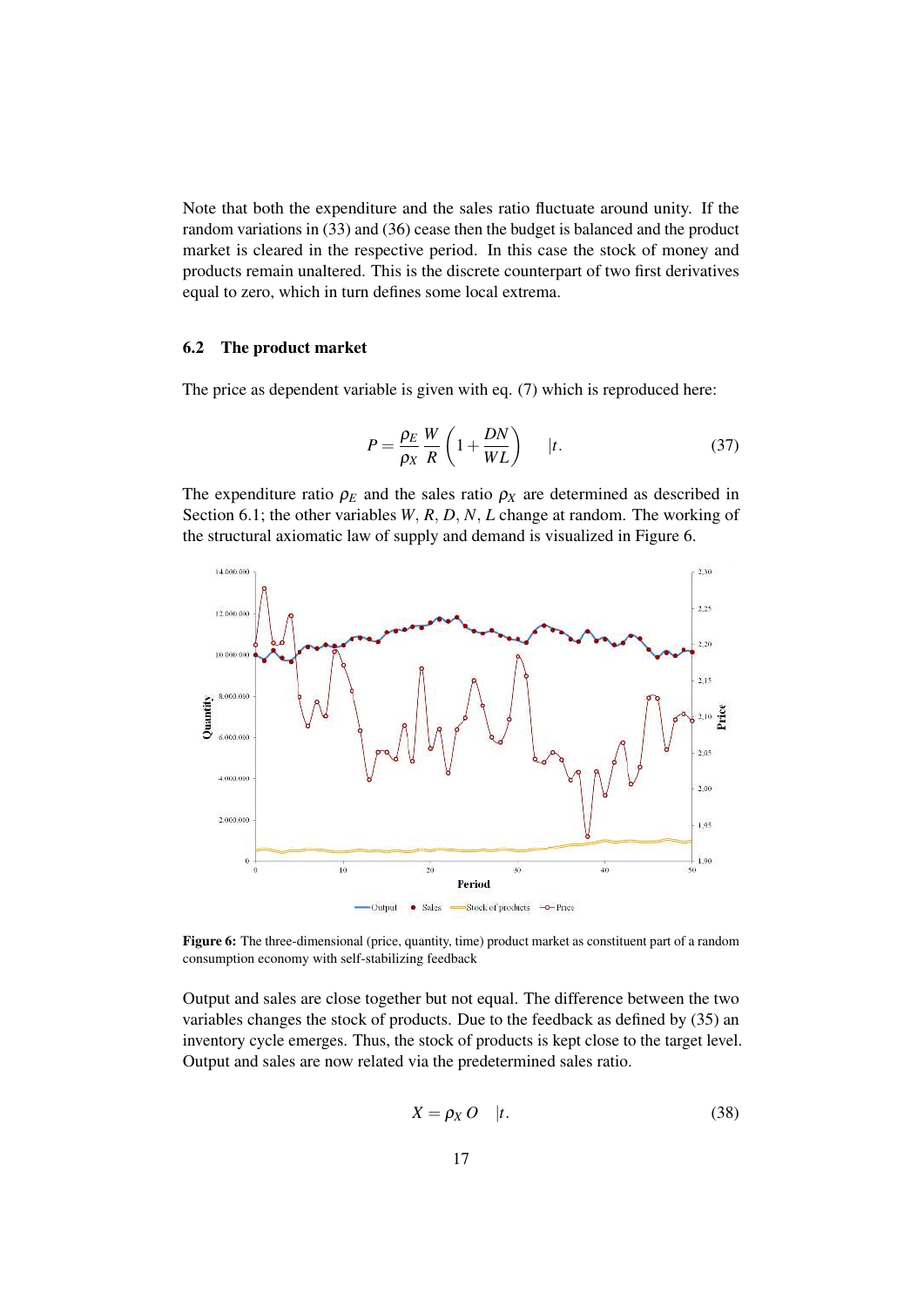This is formally similar to the definition of the sales ratio (5). However, with a sales ratio that is predetermined by (36) in each period we now have a functional relationship between the two paths. The change rate of the sales ratio is a directed random variable and given with (34). Figure 6 supplants the vacuous supplydemand-equilibrium construct.

In each period the accumulated stock of previous periods enters into the price determination. The price is not (co-)determined by period output alone but also by the numerical integral of previous changes of stock. That is, the price determination is history dependent. There is no such thing as a simultaneous equilibrium. Since simultaneity is physically infeasible it is an enigma how this conception could ever be accepted by more than a few credulous economists.

It is assumed that the business sector increases its target stock in period $_{30}$ . Figure 6 shows the gradual adaptation of the actual stock to the new target stock. Subsequently the inventory cycle continues on the higher level. The random changes together with the feedback rules produce the trajectories of the price and the stock of products. The latter remains in the vicinity of the target values. The product market is cleared, strictly speaking, when the inventory eventually returns to zero, or alternatively formulated, when the cumulated stock changes sum up to zero. For the economy as a whole this does not happen in the normal course of events.

The household sector keeps, in analogous manner, the stock of money close to a target level. How this target is determined does not concern us here. Figure 7 compares to Figure 4. The difference between a pure random path and the slight fluctuations around the target level is striking.



Figure 7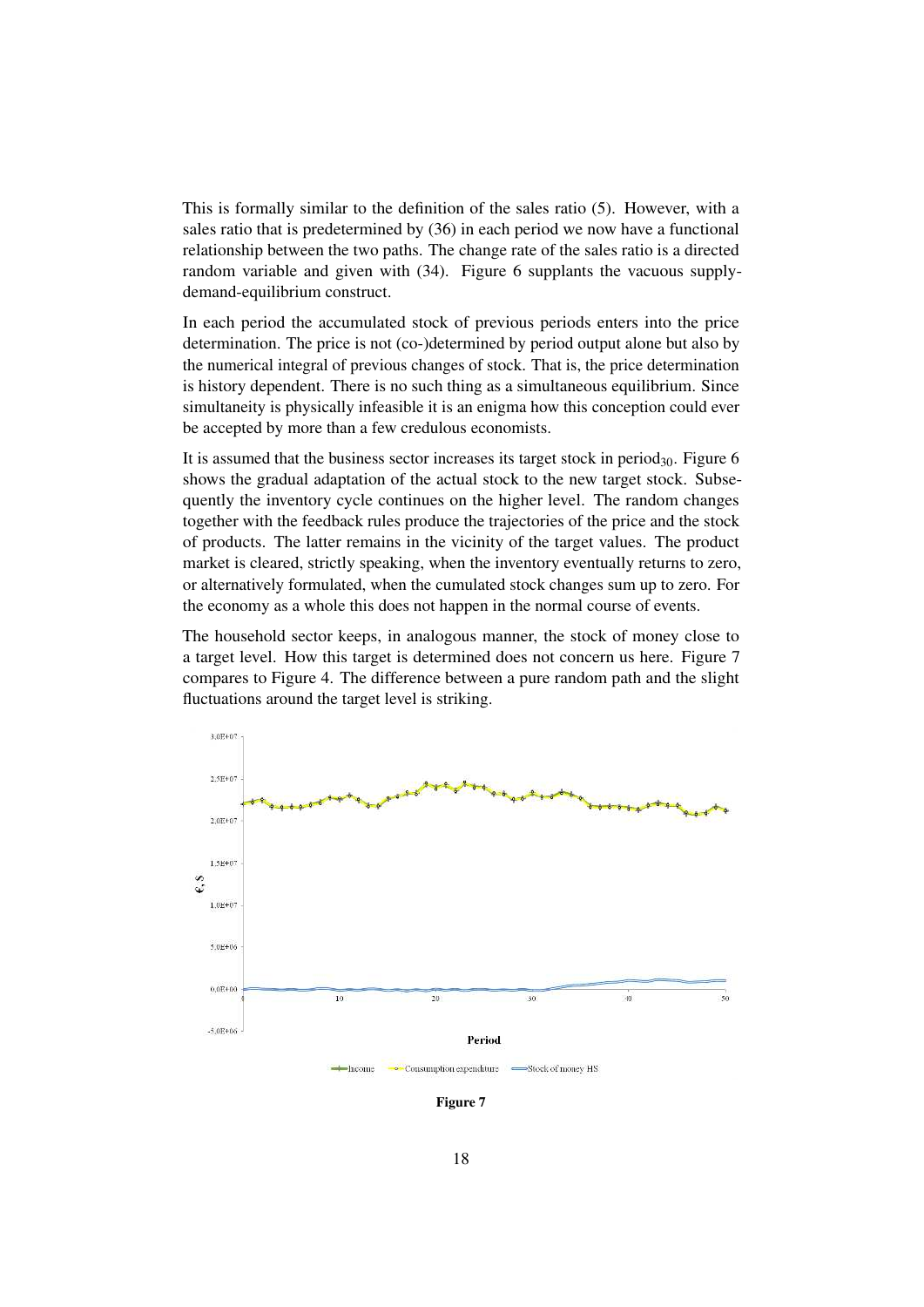Income and consumption expenditures are close together but not equal. The difference between the two variables changes the stock of money. Due to the feedback as defined by (32) a cycle emerges. Thus, the stock of money is kept close to the target level which is either positive (deposits) or negative (overdrafts). Period incomes and consumption expenditures are now related via the predetermined expenditure ratio.

$$
C = \rho_E Y \quad |t. \tag{39}
$$

This is formally similar to the definition of the expenditure ratio (6). Since this ratio changes in each period according to (33) the relationship between income and expenditure holds only for one period and is not stable over time.

It is assumed that the household sector increases its target stock of deposits in period30. Figure 7 shows the gradual adaptation of the actual stock to the new target stock. The budget is not balanced in any one period. The household sector switches between the expansion and contraction of deposits. Expansion presupposes that income is greater than consumption expenditures, in other words, that the household sector as a whole saves. However, if the household sector starts with overdrafts then saving means redemption, i.e. not an increase of deposits but a decrease of overdrafts. The meaning of saving depends on the hitherto cumulated changes of the stock of money as summarized with the following table.

|              |           | start with deposits  | start with overdrafts                    |
|--------------|-----------|----------------------|------------------------------------------|
| $\rho_E < 1$ | saving    | increase of deposits | decrease of overdrafts; redemption       |
| $\rho_E > 1$ | dissaving | decrease of deposits | increase of overdrafts; credit expansion |
| $\rho_E=1$   | balancing | no change            | no change                                |

The development pattern of profit, too, changes from purely random to a neat fluctuation around the path of distributed profit which remains a random path. Figure 8 compares to Figure 3.

The more regular pattern of profits results from the feedback between the expenditure ratio and the stock of money as determined by (32). There is at the moment no relation at all between profit and distributed profit, that is, distributed profit in period *t* in no way depends on profit in the previous period.

It will be remembered that we have set the target value of deposits higher in period<sub>30</sub>. This effects a higher saving until the new level is reached. The prolonged saving phase disturbs the fairly regular pattern of profit variations as is clearly discernible in Figure 8.

Employment follows a random path that is independent from other variables as shown in Figure 2. There is, in particular, no interdependency between employment and profit.

In sum: the consumption economy consists of both independent and directed random variables. The latter ensure that the stock of products and the stock of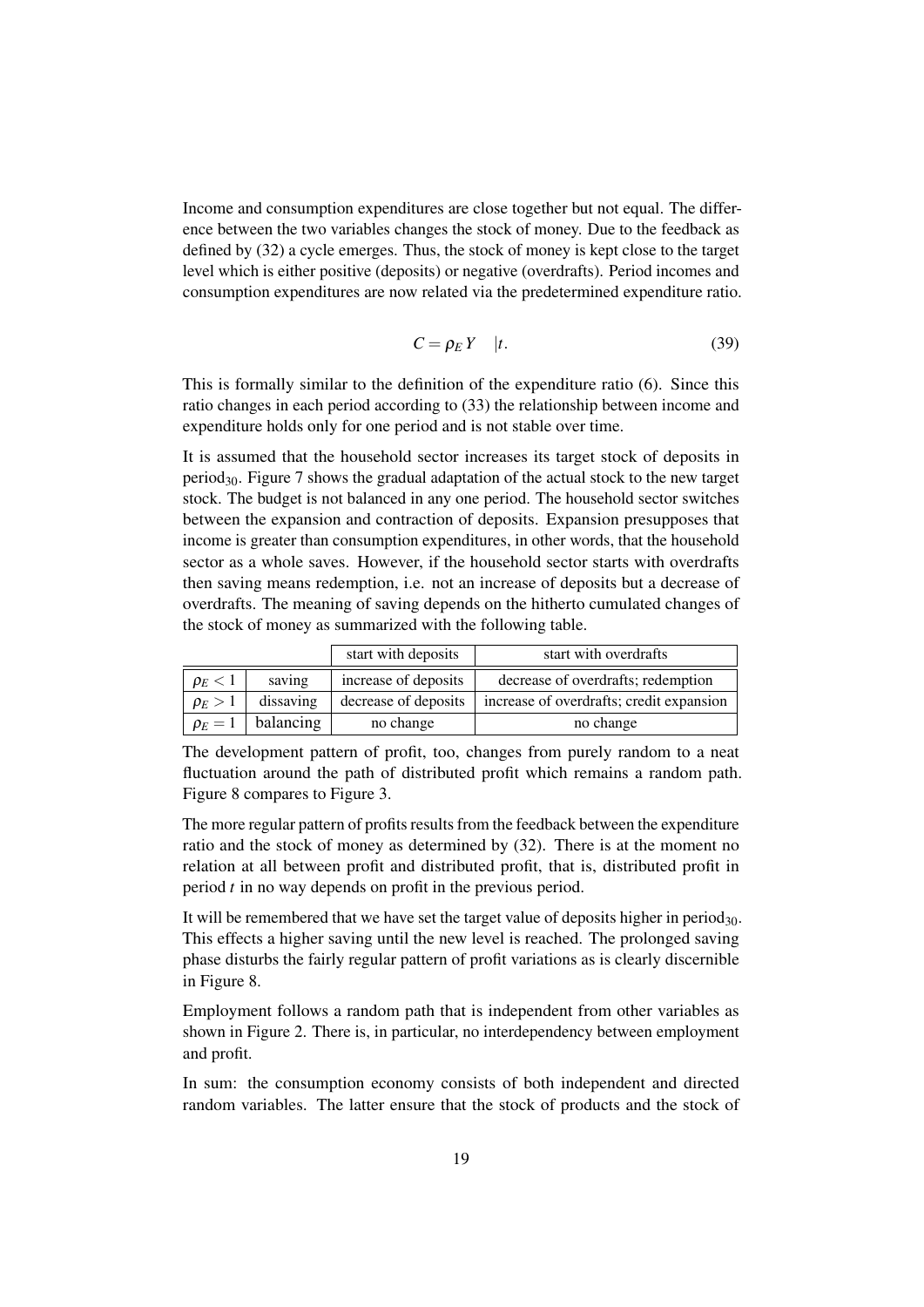

Figure 8: Profit fluctuates around the random path of distributed profit; the fluctuation is the exact mirror image of the household sector's saving/dissaving

money remains in the vicinity of their respective target values. This is done by negative feedback. Over longer stretches of time this clears the product market and balances the household sector's budget. The market clearing price depends also on cumulated stocks, in other words, conditional price flexibility is history dependent. The system adapts to changes of the target values. In the absence of external limitations it can, in principle, evolve indefinitely.

### 7 Positive feedback

But, unless equilibrium theory has captured the major causes of economic phenomena, the separate science of economics can never be successful. (Hausman, 1992, p. 280)

Until now distributed profit followed its independent random path. This path in turn is composed of the symmetric random movements of dividend *D* and number of shares *N*. Distributed profit in period *t* is a major determinant of profit in period *t* according to (21). There is, however, a second link between the two variables: profit distribution in period *t* may be dependent on profit in period  $t - 1$ .

Profits are fully distributed in the next period if the payout factor  $\varphi$  is unity. The relation is formally established by: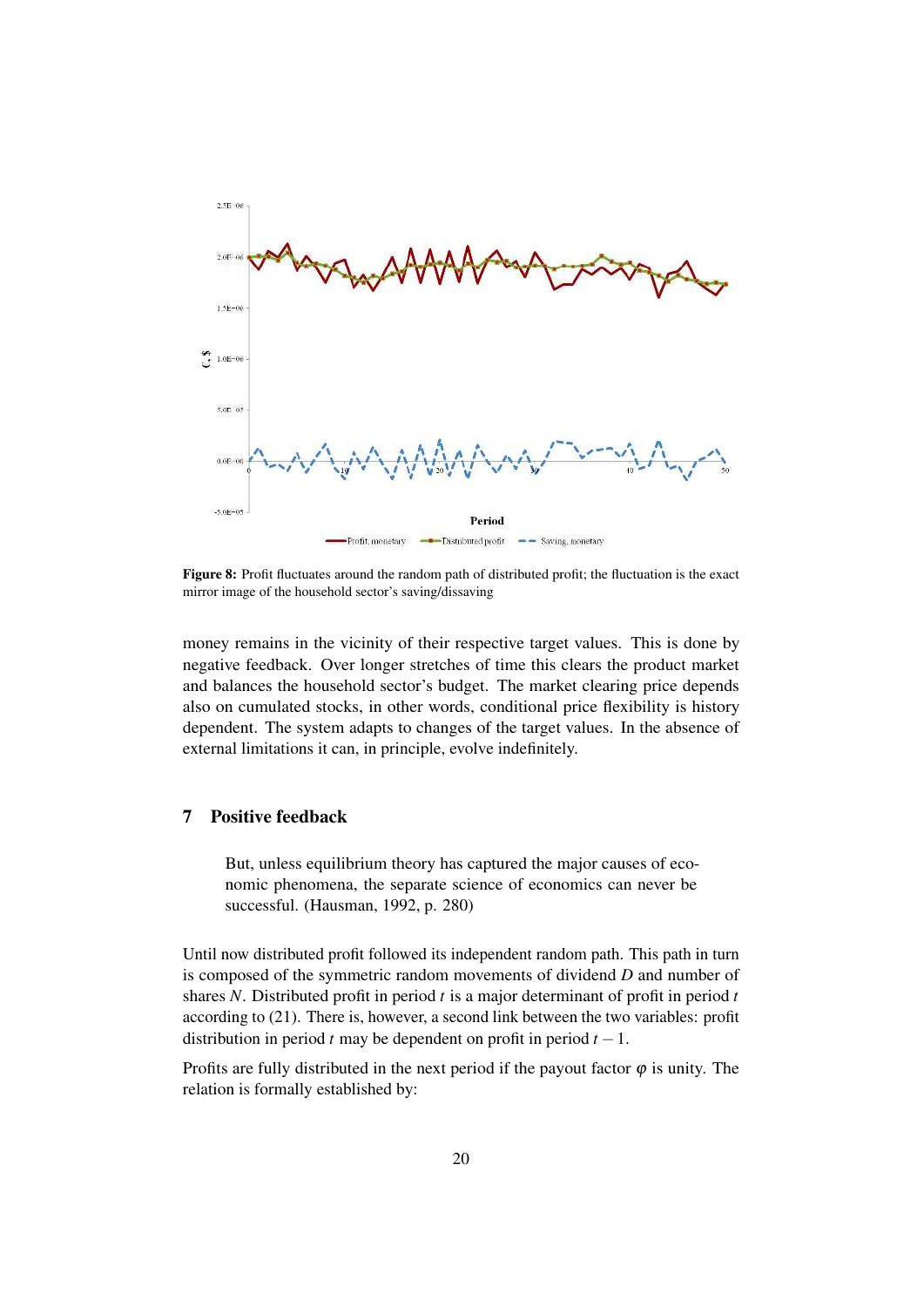$$
Y_{Dt+1} = \varphi_{t+1} Q_{mt}.
$$
\n(40)

This, then, gives a circular dependency in the form of: profit higher $\rightarrow$  distributed profit in the next period higher  $\rightarrow$  profit higher  $\rightarrow$  and so on. Profit in the current period is given by (see (21)):

$$
Q_{mt} \equiv Y_{Dt} - S_{mt}.\tag{41}
$$

Eq. (40) and (41) combined gives with a payout factor of unity:

$$
Y_{Dt+1} = Y_{Dt} - S_{mt}.\tag{42}
$$

To keep things simple it is assumed that the household sector dissaves in the first 25 periods, i.e.  $S_m$  is negative and therefore  $Y_{Dt+1} > Y_{Dt}$ . The central bank accomodates the credit expansion of the household sector which runs in parallel with an increasing stock of deposits of the business sector. As an example for a collateralized credit expansion it can be imagined that the household sector buys its family homes fully or partially on credit. Within limits this is neither risky for the households nor for the central bank as long as the classical banking rules are observed.

Beginning with period 26 the household sector saves, i.e.  $S_m$  in (42) is positive therefore  $Y_{Dt+1} < Y_{Dt}$ , and pays off the credits. After 50 periods the stock of overdrafts is again zero. Figure 9 shows the circular interdependence of saving/dissaving and distributed profit in action.

In the first 25 periods the expenditure ratio that is used for the simulation is set to 1,01. The household sector's overdrafts, or any variants of longer term credit, increase steadily. Profit increases as the expenditure ratio jumps from the initial value 1.0 to 1.01. With a payout ratio of 1.0 distributed profits are up in the next period. While the dissaving remains constant over the subsequent periods, profits and distributed profits spiral higher in a virtuous cycle. In period<sub>26</sub> the expenditure ratio switches from 1,01 to 0,99 and this starts the vicious cycle. Total income falls with reduced distributed profits and consumption expenditures fall even more due to the lower expenditure ratio. The expansion goes into reverse.

Employment has hitherto been treated as an independent random path. Under the assumption that the direction of the random rate of change of employment depends on the direction of the rate of change of profit, employment increases in the phase of credit expansion and decreases in the phase of credit contraction. Employment follows under this plausible assumption, which implies the absence of any external obstacles, the tent pattern of profits in Figure 9. Variations of employment do not feed back on profit.

Since profit can only be known at the end of the period under consideration it is logically impossible to fully distribute it in the *same* period. The period length is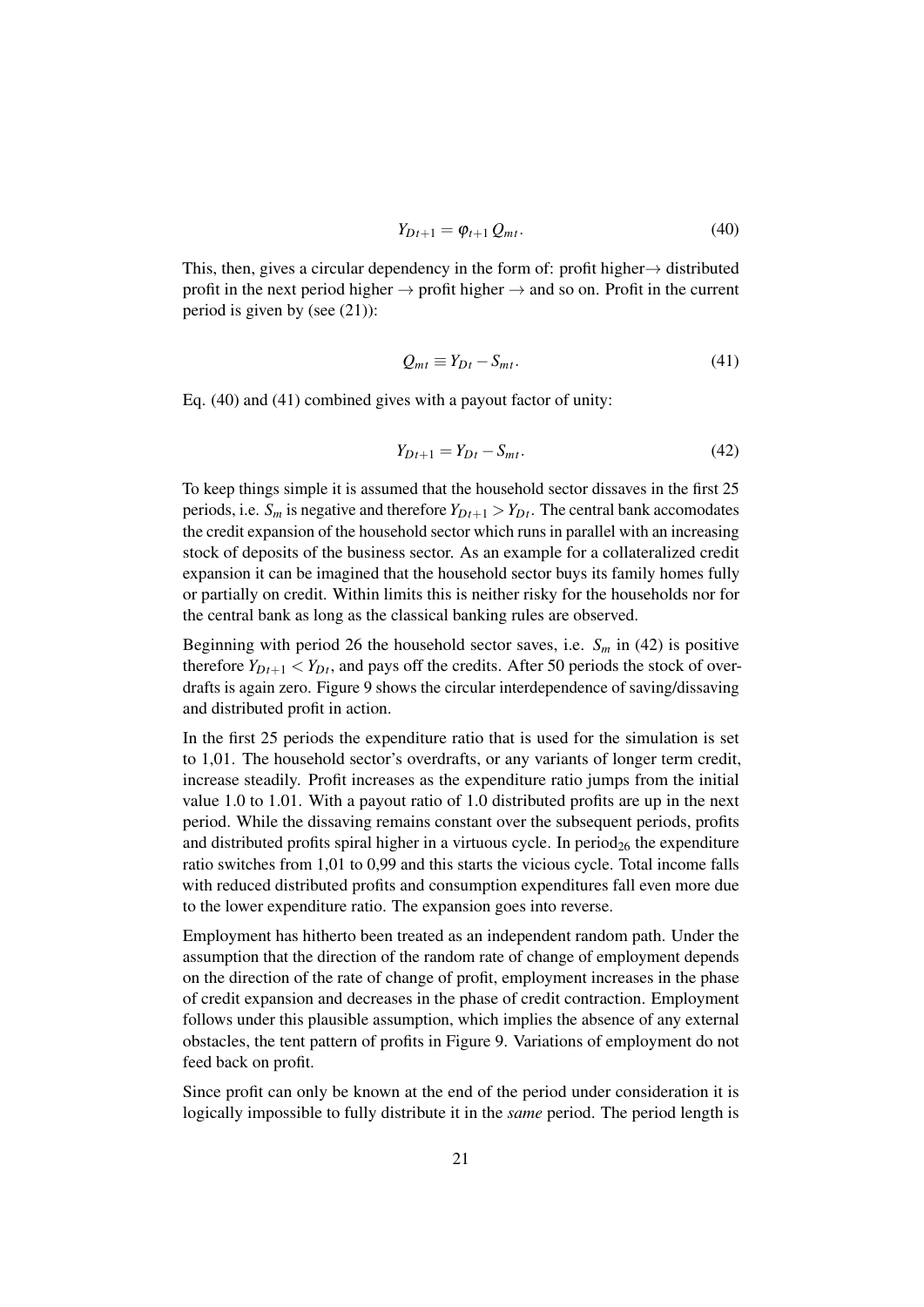

Figure 9: A 25 period phase of dissaving (credit expansion) followed by a 25 period phase of saving (redemption, credit contraction) with self-reinforcing full profit distribution

in principle immaterial, it must only be greater than zero. Let us assume for the sake of argument that the business sector guesses the period-end profit correctly and starts to distribute it during the period under consideration. This, though, would have an effect on profit under the condition of budget balancing. Therefore, the guess cannot have been correct. The business sector is caught in Morgenstern's Holmes-Moriarty paradox. It is therefore impossible that profit in period *t* is exactly equal to distributed profit. Yet this is what general equilibrium theory presupposes (Debreu, 1959, p. 43). Formally it is, of course, no problem to write down  $Q_t = Y_{Dt}$ as an equilibrium condition. As a practical matter this involves simultaneity, which is impossible as a practical matter and inconsistent with a period length greater than zero. Logically, the equilibrium condition involves indeterminacy, that is, profit and distributed profit may assume any value between zero and infinity. This contradicts the very idea of an economic equilibrium. The formal fact that profit and distributed profit are connected via (12) makes the notion of a definite general equilibrium inconsistent. The underlying conception of simultaneity has always been illegitimate and thoroughly misleading. The structural axiomatic refutation of general equilibrium rests on the fact that the latter misrepresents the relations between profit and distributed profit. These relations, no doubt, are crucial for the understanding of how the monetary economy works. Its not a question of realism/unrealism but of true/false. General equilibrium theory is false (cf. Arrow, 1988, pp. 278-279).

The positive feedback between profit and distributed profit depends on a payout factor of unity. What happens if it is less than unity, as it certainly is in the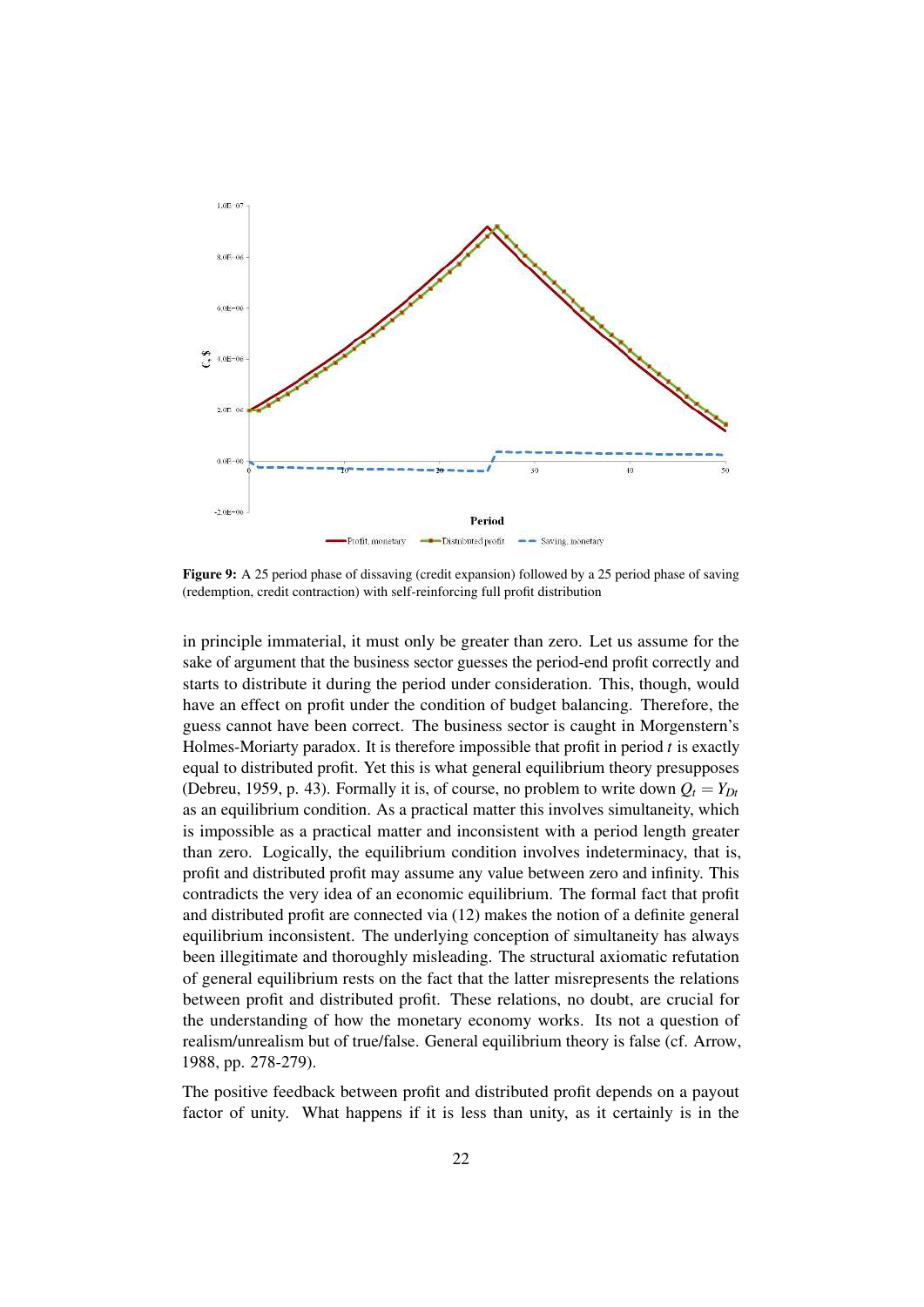real world? For the simulation it is assumed that 75 percent of current profit are distributed in the next period. That is:

$$
Y_{Dt+1} = 0.75 \times Q_{mt}.
$$
\n(43)

The simulation's outcome is graphically resumed in Figure 10.



Figure 10: With a payout factor less than unity profit turns to loss if the household sectors turns from credit expansion to redemption

Profit, as to be expected, declines because of partial profit distribution although dissaving remains constant. The expenditure ratio is fixed at 1.01 for 25 periods. When the household sector switches from dissaving to saving, profit turns into a loss. In this case distributed profit is zero and loss is equal to saving/redemption.

The economy thrives on credit expansion. If credit expansion ends profit becomes, at first, equal to distributed profit and then approaches zero if the payout factor is less than unity. Saving must be zero in this limiting case, otherwise the business sector makes a loss. The ideal state of a market system is not equilibrium but expansion. The consumption economy does not necessarily break down if the credit expansion stops. It is indefinitely reproducible at the actual level provided the payout factor is unity and saving is zero. In other words, redemption has to be avoided. The household sector must maintain the actual stock of overdrafts, or other forms of credit, indefinitely.

Redemption means losses for the business sector as a whole if distributed profit is zero. Firms go bankrupt, employment precipitates, the economy plunges into a depression. The consumption economy reaches a reproducible limiting state at the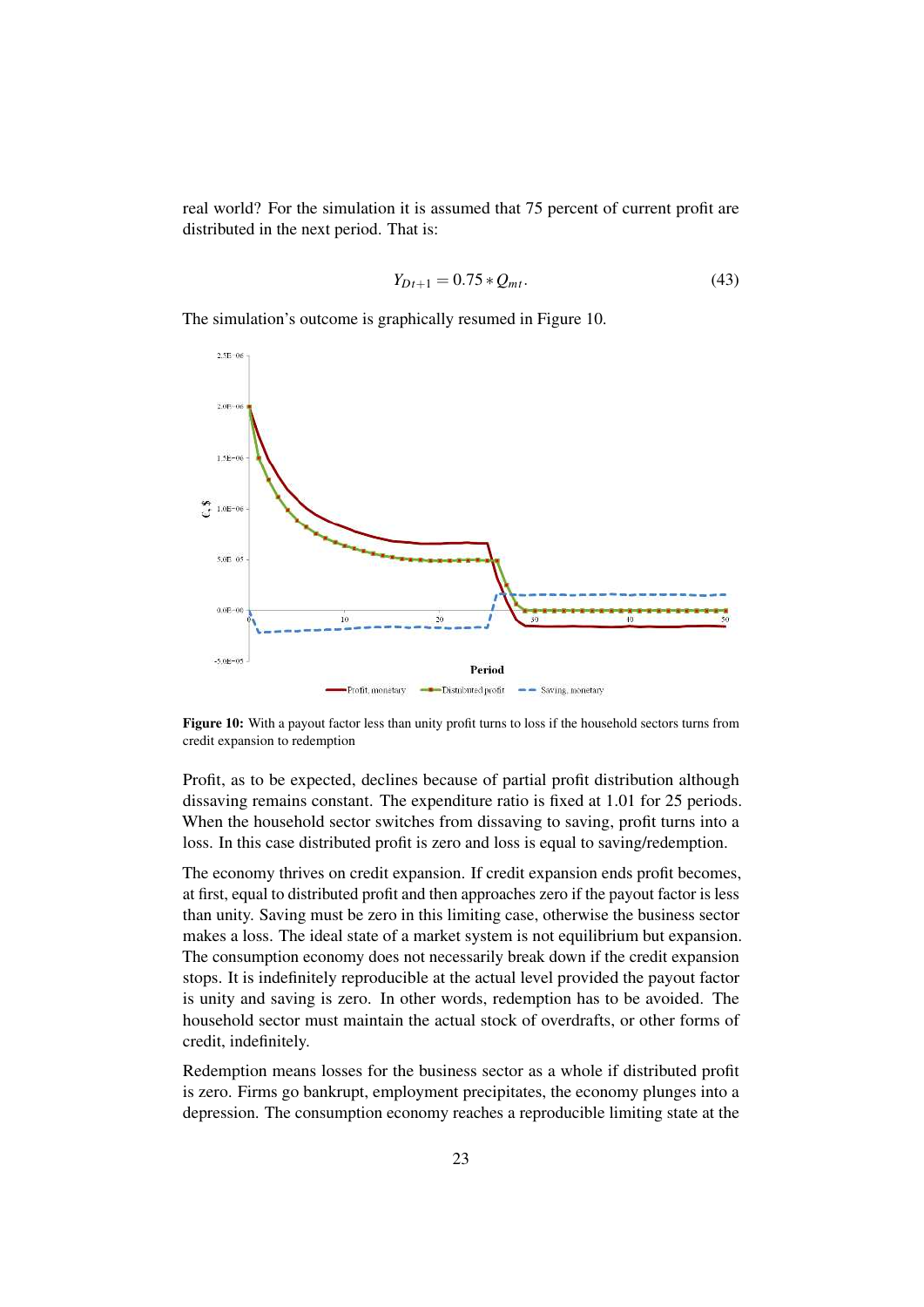then actual employment level if saving is exactly zero and the payout factor is exactly unity. This is a very improbable configuration. To get out of a depression requires, in the pure consumption economy, a credit expansion. It makes no difference from where the expansion comes. The household sector may be replaced by the government sector, this does not alter the systemic relations between dissaving/credit expansion/deficit and profit.

The pure consumption economy is the simplest possible case. However, the fundamental relations that we have identified do not alter under more complex circumstances.

### 8 Monetary profit in the investment economy

We proceed now from the pure consumption economy briefly to the investment economy (for more details see 2011b). Based on the differentiated formalism it is assumed that the investment goods industry, which consists of one firm, produces  $Q_I = X_I$  units of an investment good, which is bought by the consumption goods industry to be used for the production of consumption goods in future periods. The households buy but the output of the consumption goods industry. From (10) then follows for the monetary profit of the consumption and investment goods industry, respectively:

$$
Q_{mC} \equiv C - Y_{WC}
$$
  
\n
$$
Q_{mI} \equiv I - Y_{WI}
$$
  
\n(44)

Total monetary profit, defined as the sum of both industries, is then given by the sum of consumption expenditure and investment expenditure minus wage income which is here expressed, using (1), as the difference of total income minus distributed profit:

$$
Q_m \equiv C + I - (Y - Y_D)
$$
  
with  $Y_W \equiv Y_{WC} + Y_{WI} \quad |t.$  (45)

From this and the definition of monetary saving (16) follows:

$$
Q_m \equiv Y_D + I - S_m \quad |t. \tag{46}
$$

This compares to (21), which is the special case for  $I = 0$ . Higher total monetary profits on the one side demand as a corollary, i.e. as a logical implication of the definition itself, higher investment expenditures and distributed profits and lower saving on the other side.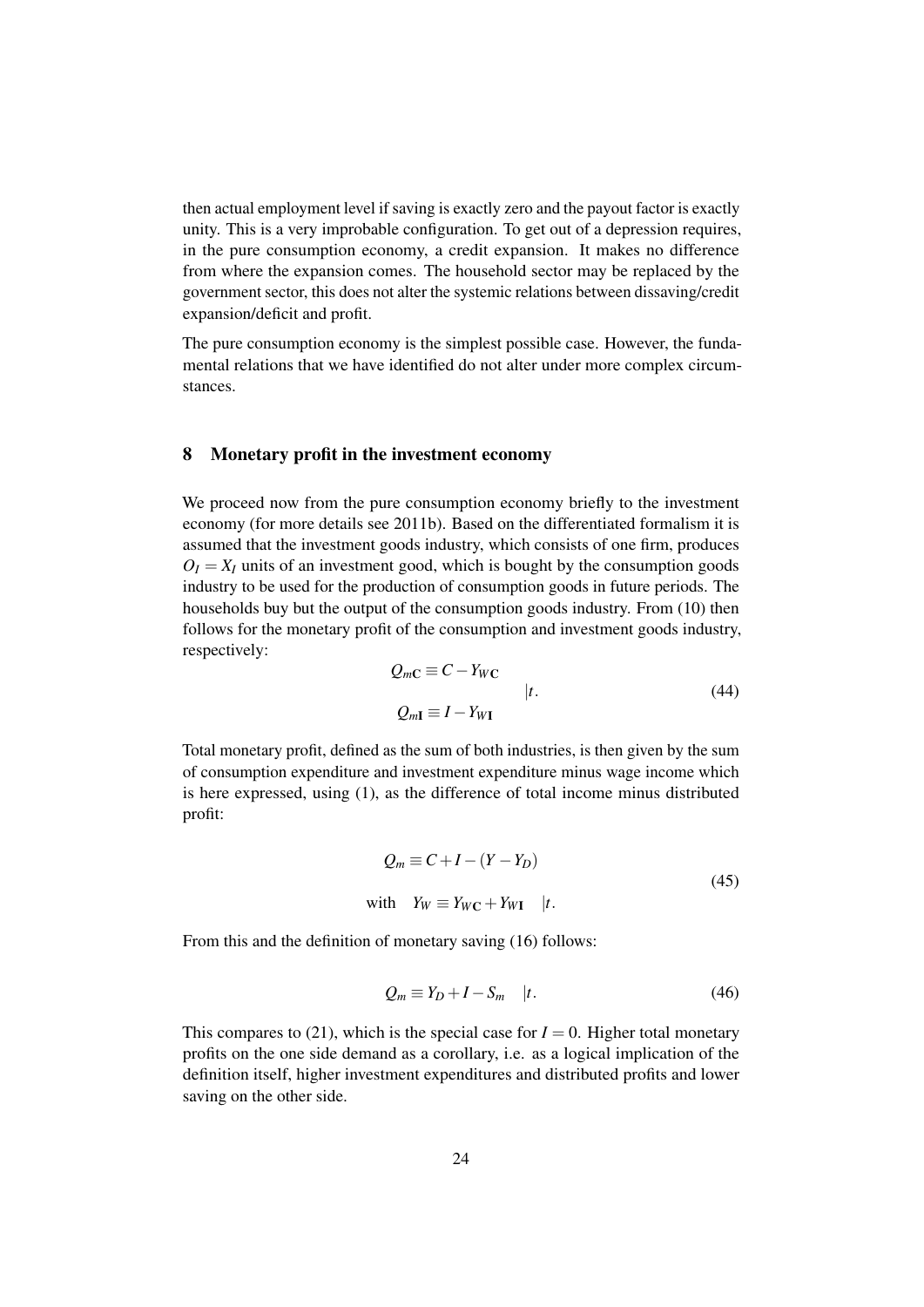If profit and distributed profit happen to be equal in (46), then, as a corollary, investment expenditure and household saving must be equal too. Vice versa, if it happens that household saving is equal to investment expenditure then, as a corollary, profit and distributed profit must be equal too. In reality, though, profit and distributed profit are *never* equal and correspondingly household saving and business investment are not equal either. The fact that profit is different from distributed profit in the real world can be taken as an *empirical proof* of the logically equivalent inequality of household saving and business investment. The economists of the 1930s, including Keynes, got the relation between saving and investment badly wrong. The persistence of this blunder invalidates the larger part of Post Keynesianism (for details see 2013b).

Eq. (42) now becomes:

$$
Y_{Dt+1} = \varphi_{t+1} (Y_{Dt} + I_t - S_{mt}). \tag{47}
$$

Investment expenditure has the same effect as dissaving in the circular interaction between profit and distributed profit. If investment expenditure is not a completely independent random path but depends on profit like employment then it intensifies both the upturn and the downturn. With declining profits, *I* goes down and by consequence profit declines further, and with it distributed profit in the next period.

In the investment economy there need not be any dissaving of households. A positive contribution to profit presupposes only that investment expenditures are greater than saving. In this case, the household sector accumulates deposits and becomes the collective creditor. The business sector finances investment partly with retained profit, partly with credit and becomes the collective debtor. During a depression firms usually do two things: reduce investment expenditures and redeem credit (cf. Koo, 2009). Redemption is, for the business sector as a whole, equal to retained profit (15). For a single firm it seems in analogy sensible to curtail profit distribution in order to increase retained profit. The effect on the whole is counterproductive.

If the household or the government sector increases saving/redemption the already stagnating economy goes from bad to worse. Seen from the economy *as a whole* the first rule to keep things going in difficult circumstances says: do not redeem any debt now. Whether the debt is private or public makes not much of a difference for the profit of the business sector.

The monetary economy thrives on credit expansion. Redemption is bad for the wealth of nations. Because of built-in positive feedback between profit and distributed profit the economy either expands or shrinks but cannot ever be in some kind of equilibrium. The most improbable state in the real world is the most discussed state in the standard economic textbooks.

. . . it is clear that the public's lack of faith in the scientific nature of economic knowledge is a fact, past and present. (Benetti and Cartelier, 1997, pp. 211-212)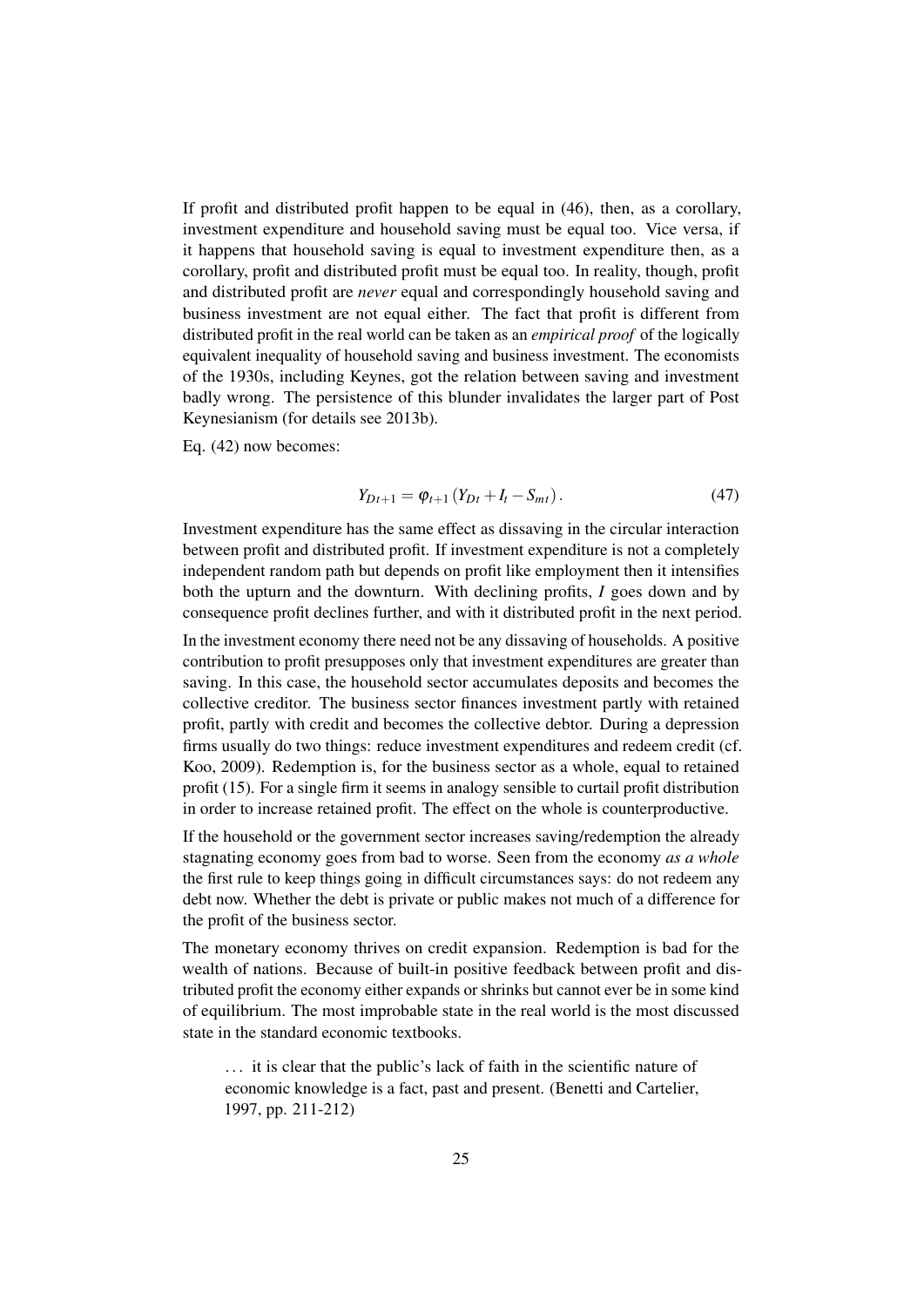#### 9 Conclusion

The behavioral axioms of standard economics have to be discarded and replaced. Not because they are unrealistic, but because they are false. The present paper builds on structural axioms. The main results of the structural axiomatic inquiry of the interdependencies of profit, credit and growth are:

- The general structural axiomatic law of supply and demand supplants the vacuous supply-function–demand-function–equilibrium construct.
- The received profit theories are formally unacceptable and practically unusable. Total profit in the consumption economy depends on the expenditure and distributed profit ratio.
- There is positive feedback at the core of the economy.
- Equilibrium theory rests on indefensible premises. The structural axiomatic refutation refers to the fact that it misrepresents the relations between profit and distributed profit.
- The consumption economy thrives on an expenditure ratio greater unity and a payout factor close to unity. An expenditure ratio greater unity means credit expansion of the household sector.
- The investment economy thrives on investment expenditures greater saving and a payout factor close to unity. Investment expenditure greater retained profit means credit expansion of the business sector.
- Redemption of the household sector (or government sector) means losses for the business sector as a whole if distributed profit is zero and falling profit if distributed profit is greater zero.
- Seen from the economy *as a whole* the first rule to keep things going in difficult circumstances says: do not redeem any debt now.

### References

- Ackerman, F., and Nadal, A. (Eds.) (2004). *Still Dead After All These Years: Interpreting the Failure of General Equilibrium Theory*. London, New York, NY: Routledge.
- Arrow, K. J. (1988). Workshop on the Economy as an Evolving Complex System: Summary. In P. W. Anderson, K. J. Arrow, and D. Pines (Eds.), *The Economy as an Evolving Complex System*, pages 275–281. Redwood City, CA, Menlo Park, CA, etc.: Addison-Wesley.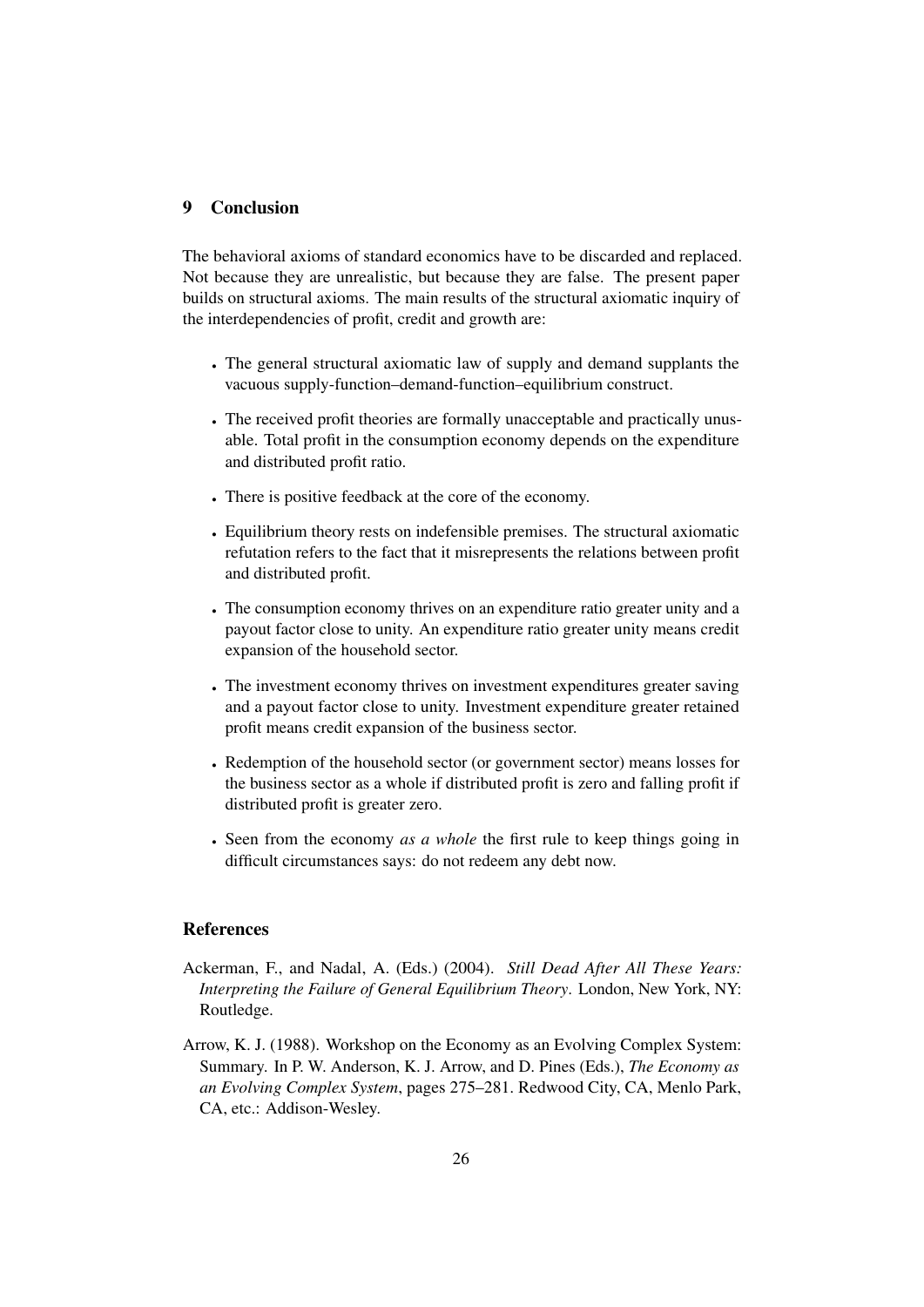- Arrow, K. J., and Hahn, F. H. (1991). *General Competive Analysis*. Amsterdam, New York, NY, etc.: North-Holland.
- Benetti, C., and Cartelier, J. (1997). Economics as an Exact Science: the Persistence of a Badly Shared Conviction. In A. d'Autume, and J. Cartelier (Eds.), *Is Economics Becoming a Hard Science?*, pages 204–219. Cheltenham, Brookfield, VT: Edward Elgar.
- Born, M. (1949). *Natural Philosophy of Cause and Chance*. Oxford: Oxford University Press.
- Clower, R. W., and Bushaw, D. W. (1954). Price Determination in a Stock-Flow Economy. *Econometrica*, 22(3): 328–343. URL http://www.jstor.org/stable/ 1907357.
- Debreu, G. (1959). *Theory of Value. An Axiomatic Analysis of Economic Equilibrium*. New Haven, London: Yale University Press.
- Desai, M. (2008). Profit and Profit Theory. In S. N. Durlauf, and L. E. Blume (Eds.), *The New Palgrave Dictionary of Economics Online*, pages 1–11. Palgrave Macmillan, 2nd edition. URL http://www.dictionaryofeconomics.com/article?id= pde2008\_P000213.
- Hausman, D. M. (1992). *The Inexact and Separate Science of Economics*. Cambridge: Cambridge University Press.
- Kakarot-Handtke, E. (2011a). Reconstructing the Quantity Theory (I). *SSRN Working Paper Series*, 1895268: 1–26. URL http://ssrn.com/abstract=1895268.
- Kakarot-Handtke, E. (2011b). Squaring the Investment Cycle. *SSRN Working Paper Series*, 1911796: 1–25. URL http://ssrn.com/abstract=1911796.
- Kakarot-Handtke, E. (2012). Primary and Secondary Markets. *Levy Economics Institute Working Papers*, 741: 1–27. URL http://www.levyinstitute.org/publications/ ?docid=1654.
- Kakarot-Handtke, E. (2013a). Confused Confusers: How to Stop Thinking Like an Economist and Start Thinking Like a Scientist. *SSRN Working Paper Series*, 2207598: 1–16. URL http://ssrn.com/abstract=2207598.
- Kakarot-Handtke, E. (2013b). Why Post Keynesianism is Not Yet a Science. *Economic Analysis and Policy*, 43(1): 97–106. URL http://www.eap-journal.com/ archive/v43\_i1\_06-Kakarot-Handtke.pdf.
- Keen, S. (2010). Solving the Paradox of Monetary Profits. *Economics E-Journal*, 4(2010-31). URL http://dx.doi.org/10.5018/economics-ejournal.ja.2010-31.
- Koo, R. C. (2009). *The Holy Grail of Macroeconomics. Lessons from Japan's Great Recession.* Singapore: Wiley.